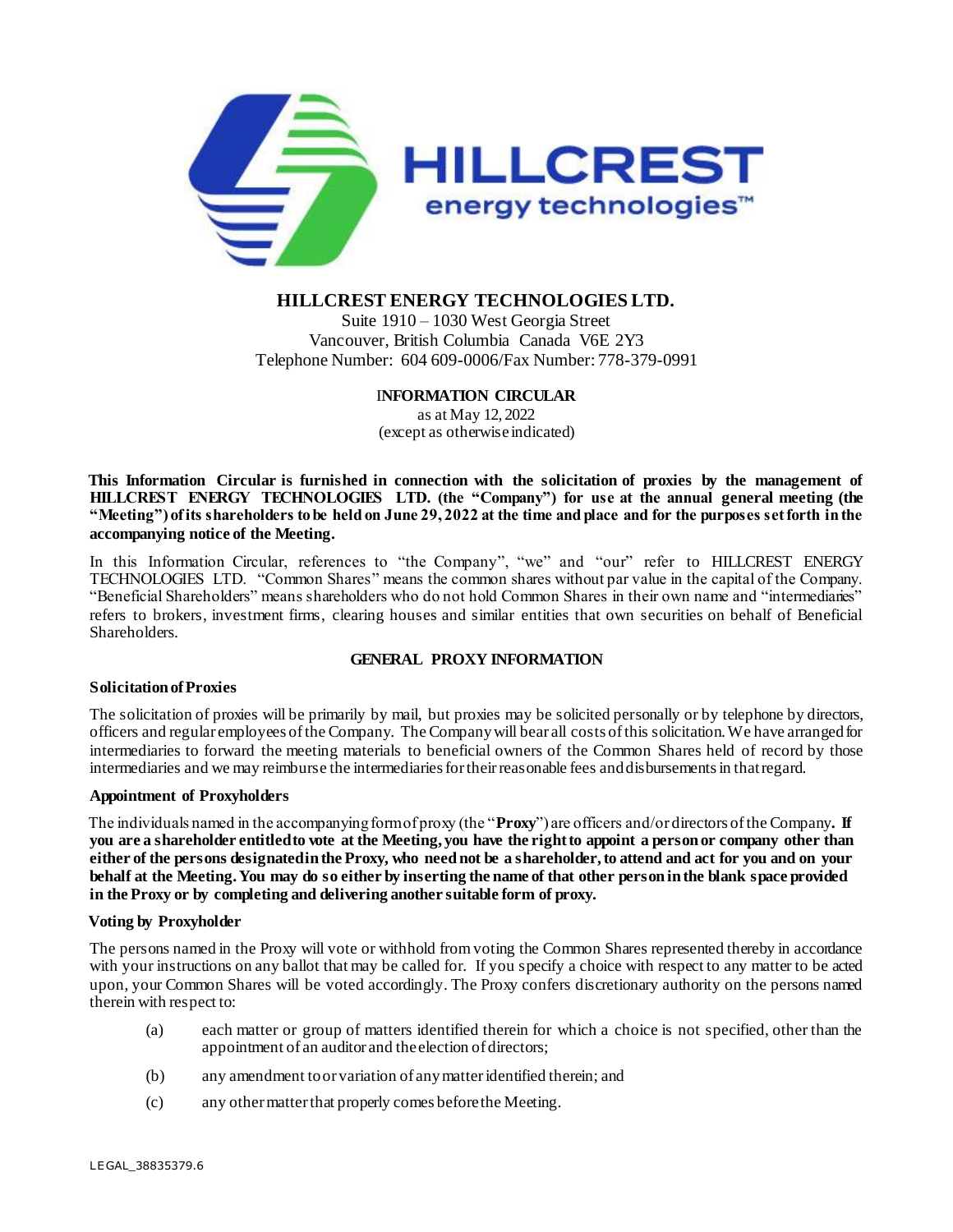### **In respect of a matter for which a choice is not specified in the Proxy, the persons named in the Proxy will vote the Common Shares represented by the Proxy for the approval of such matter.**

### **Registered Shareholders**

Registered Shareholders may wish to vote by proxy whether or not they are able to attend the Meeting in person. Registered Shareholders may choose one of the following options to submit their proxy**:**

- (a) complete, date and sign the Proxy and return it to the Company's transfer agent, Odyssey Trust Company ("Odyssey"), by 10:30 o'clock a.m. (Pacific Time) Monday, June 27, 2022 via fax at (800) 517-4553, or email a copy of the fully signed proxy to Odyssey at proxy@odysseytrust.com; or
- (b) use the internet through the website of the Company's transfer agent at [https://login.odysseytrust.com/pxlogin.](https://login.odysseytrust.com/pxlogin) Registered Shareholders must follow the instructions that appear on the screen and refer to the enclosed proxy form for the holder's account number and the control number.

In all cases the Registered Shareholder must ensure the proxy is received at least 48 hours (excluding Saturdays, Sundays, and statutory holidays) before the Meeting or the adjournment thereof at which the proxy is to be used.

#### **Beneficial Shareholders**

**The following information is of significantimportance to shareholders who do not hold Common Shares intheir own name**. Beneficial Shareholders should note that the only proxies that can be recognized and acted upon at the Meeting are those deposited by registered shareholders (those whose names appear on the records of the Company as the registered holders of Common Shares) or as set out in the following disclosure.

If Common Shares are listed in an account statement provided to a shareholder by a broker, then in almost all cases those Common Shares will not be registeredin the shareholder's name on the records oftheCompany.SuchCommon Share s will more likely be registered under the names of the shareholder's broker or an agent of that broker. In Canada the vast majority of such Common Shares are registered under the name of CDS & Co. (the registration name for The Canadian Depository for Securities Limited, which acts as nominee for many Canadian brokerage firms), and in the United States (the "U.S."), under the name of Cede & Co. as nominee for The Depository Trust Company (which acts as depositary for many U.S. brokerage firms and custodian banks).

Intermediaries are required to seek voting instructions from Beneficial Shareholders in advance of shareholder meetings. Every intermediary has its own mailing procedures and provides its own return instructions to clients.

You should carefully follow the instructions of your broker or intermediary in order to ensure that your Common Shares are voted at the Meeting.

The form of proxy supplied to you by your broker will be similar to the Proxy provided to registered shareholders by the Company. However, its purpose is limited to instructing the intermediary on how to vote your Common Shares on your behalf. Most brokers now delegate responsibility for obtaining instructions from clients to Broadridge Financial Solutions, Inc. ("**Broadridge**") in Canada and in the United States. Broadridge mails a voting instruction form (a "**VIF**") in lieu of a Proxy provided by theCompany.The VIF will name the same persons as the Company's Proxy to represent yourCommon Shares at the Meeting.You have the right to appoint a person (who need notbe a BeneficialShareholder ofthe Company), otherthananyofthe persons designatedin the VIFto represent yourCommon Shares at the Meeting and thatperson may be you. To exercise this right, insert the name of the desired representative (which may be you), in the blank space provided in the VIF. The completed VIF must then be returned to Broadridge by mail or facsimile or given to Broadridge by phone or over the internet, in accordance with Broadridge's instructions. Broadridge then tabulates the results of all instructions received and provides appropriate instructions respecting voting of Common Shares to be represented at the Meeting. **If you receive a VIF from Broadridge, the VIF must be completed and returned to Broadridge, in accordance with Broadridge's instructions,well in advance of the Meeting in order to have the Common Shares voted at the Meeting, or to have an alternate representative duly appointed to attend the Meeting and vote your Common Shares.**

#### **Registered Shareholder sign up for electronic delivery of 2022 Annual Meeting proxy documents [**

Odyssey Trust Company is mailing to the Company's Registered Shareholders an EMAIL CONSENT FORM with the mailing of the proxy form to Registered Shareholders, for completion by Registered Shareholders who wish to sign up for eDelivery. If any questions regarding the email consent form, please contact Odyssey Trust Company Attn: Securities Transfer via: [www.odysseycontact.com](http://www.odysseycontact.com/) or via fax 1.800.517.4553.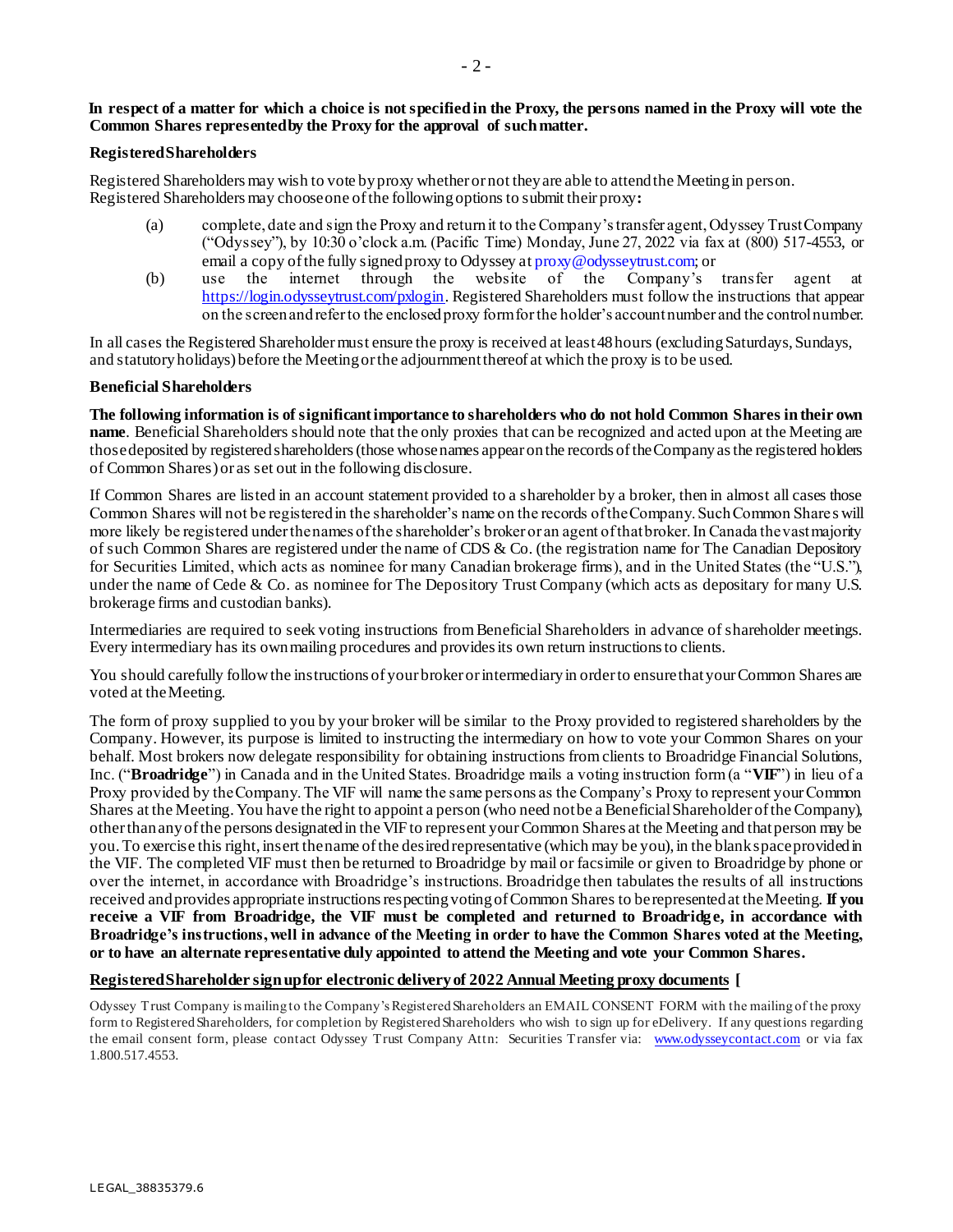# **Notice to Shareholders in the United States**

The solicitation of proxies involves securities of an issuer located in Canada and is being effected in accordance with the *Business Corporations Act* (British Columbia) (the "**BCBCA**") and Canadian provincial securities laws. The proxy solicitation rules under the United States Securities Exchange Act of 1934, as amended, are not applicable to the Company or this solicitation, and this Information Circular has been prepared in accordance with the disclosure requirements of applicable Canadian provincial securities laws which differ from the disclosure requirements of United States federal securities laws. The enforcement by Shareholders of civil liabilities under United States federal securities laws may be affected adversely by the fact that the Company is incorporated under the BCBCA, certain of its directors and its executive officers are residents of Canada, and a substantial portion of its assets and the assets of such persons are located outside the United States. Shareholders may not be able to sue a foreign company or its officers or directors in a foreign court for violations of United States federal securities laws. It may be difficult to compel a foreign company and its officers and directors to subject themselves to a judgment by a United States court.

#### **Revocation of Proxies**

In addition to revocation in any other manner permitted by law, a registered shareholder who has given a proxy may revoke it by:

- (a) executing a proxy bearing a later date or by executing a valid notice of revocation, either of the foregoing to be executed by the registered shareholder or the registered shareholder's authorized attorney in writing, or, if the shareholder is a corporation, under its corporate seal by an officer or attorney duly authorized, and by emailing the proxy bearing a later date to Odyssey at proxy@odysseytrust.com at any time up 10:30 o'clock a.m. (Pacific Time) Monday, June 27, 2022 or, if the Meeting is adjourned, the last business day that precedes any reconvening thereof, or in any other manner provided by law; or
- (b) personally attending the Meeting and voting the registered shareholder's Common Shares.

# **A revocation of a proxy will not affect a matter on which a vote is taken before the revocation.**

# **INTEREST OF CERTAIN PERSONS OR COMPANIES IN MATTERS TO BE ACTED UPON**

No director or executive officer ofthe Company, or any person who has held such a position since the beginning ofthe last completed financialyear endofthe Company, nor any nominee for election as a director ofthe Company, nor anyassociate or affiliate of the foregoing persons, has any substantial or material interest, direct or indirect, by way of beneficial ownership ofsecurities or, otherwise, in anymatterto be actedon at the Meetingotherthan the electionof directors,the appointmentof the auditor and as may be setoutherein.

# **VOTING SECURITIES AND PRINCIPAL HOLDERS OF VOTING SECURITIES**

The board of directors(the"**Board**") ofthe Company hasfixed May 12, 2022 as the record date (the "**RecordDate**")forthe determination of persons entitled to receive notice of the Meeting. Only shareholders of record at the close of business on the Record Date who either attend the Meeting personally or complete, sign and deliver a form of proxy in the manner and subject to the provisions described above will be entitled to vote or to have their Common Shares voted at the Meeting.

The Company is listed on the Canadian Securities Exchange under stock symbol "HEAT". The Company also trades on the OTCQB based in the United States ofAmerica underthe symbol"HLRTF" and on the Frankfurt StockExchange underthe symbolFRA:7HIA.F.

The authorized capital of the Company consists of an unlimited number of Common Shares. As of May 12, 2022, there were 323,074,095 Common Shares issuedand outstanding, each carryingthe right to one vote.No group ofshareholders hasthe right to elect a specified number of directors, nor are there cumulativeorsimilar voting rights attachedtothe Common Shares.

The Company is also authorized to issue an unlimited number of voting Preferred shares without par value, each carrying the right to one vote. At the date of this Information Circular, there are no Preferred shares issued or outstanding.

There are special rights and restrictions attached to the Common Shares and Preferred Shares as set out in the Articles of the Company.

To the knowledge of the directors and executive officers of the Company, as at May 12, 2022, no person or corporation beneficially owned, directly or indirectly, or exercised control or direction over, Common Shares carrying more than 10% of the voting rights attached to all outstanding Common Shares of the Company.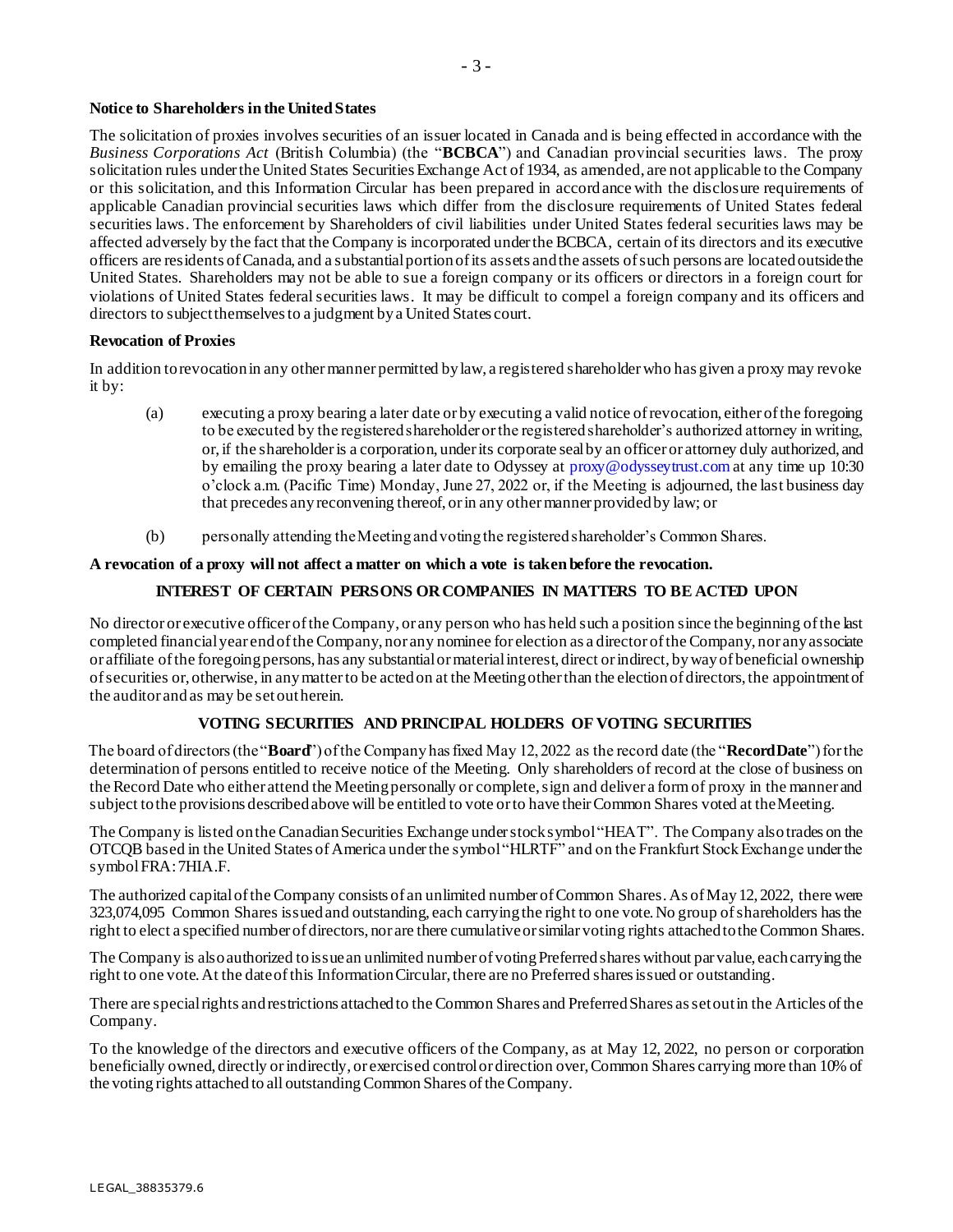### **FINANCIAL STATEMENTS**

The consolidated audited financial statements of the Company for the Company's financial years ended December 31, 2021 and December 31, 2020, the report of the auditor thereon and the related management's discussion and analysis were filed under the Company's SEDAR profile at www.sedar.com on April 8, 2022, which financial statements will be tabled at the Meeting and which will be available at the Meeting.

### **ELECTION OF DIRECTORS**

There are currently seven directors of the Company. The Company has determined that the number of directors to be elected at the Meeting at seven. Shareholders are being asked to fix the number of directors to be elected at seven.

The term of office of each of the current directors will end at the conclusion of the Meeting. Unless the director's office is vacatedearlierin accordancewith the provisions ofthe*BusinessCorporations Act(*BritishColumbia) ("**BCA**"), each director elected at the Meeting will hold office until the conclusion of the next annual general meeting of the Company, or if no director is then elected, until a successor is elected.

The following table sets out the names of management's seven nominees for election as directors, all major offices and positions with the Company and any of its significant affiliates each now holds, the principal occupation, business or employment of each director nominee, the period of time during which each nominee has been a director of the Company and the number of Common Shares of the Company beneficially owned by each, directly or indirectly, or over which each exercised controlor direction, as at May 12, 2022.

| <b>Name of Nominee;</b><br><b>Current Position with the</b><br><b>Company and Province and</b><br><b>Country of Residence</b> | <b>Occupation</b> , Business or<br>Employment <sup>(1)</sup>                                                                                                                                                                              | <b>Period as a Director</b><br>of the Company                                  | <b>Shares</b><br><b>Beneficially</b><br>Owned or<br>Controlled <sup>(1)</sup> |
|-------------------------------------------------------------------------------------------------------------------------------|-------------------------------------------------------------------------------------------------------------------------------------------------------------------------------------------------------------------------------------------|--------------------------------------------------------------------------------|-------------------------------------------------------------------------------|
| MICHAEL KRZUS <sup>(11)</sup><br>Executive Chairman and<br>Director<br>Australia                                              | Mr. Michael Krzus has been<br>Executive Chairman of the Company<br>since August 2015 and a Director<br>since November 2013. He is a<br>businessman and consultant across<br>the energy sector.<br>Refer to Director Biographies<br>below. | Director Since<br>November 26, 2013<br><b>Officer Since August</b><br>19, 2015 | $10,620,000^{(2)}$                                                            |
| <b>DONALD J. CURRIE</b><br>Chief Executive Office,<br><b>President and Director</b><br>British Columbia Canada                | Mr. Donald Currie is the founding<br>CEO of Hillcrest Energy.<br>Refer to Director Biographies<br>below.                                                                                                                                  | <b>Officer and Director</b><br>Since July 10, 2010                             | $19.595.813^{(3)}$                                                            |
| THOMAS G. MILNE <sup>9,10)</sup><br>Director<br>British Columbia Canada                                                       | Mr. Thomas Milne is a senior<br>financial management executive<br>with extensive international<br>experience in energy E&P, pipelines,<br>oil sands and communication<br>technology.<br>Refer to Director Biographies                     | Director Since<br>November 1, 2012                                             | $1,233,333^{(4)}$                                                             |
|                                                                                                                               | below.                                                                                                                                                                                                                                    |                                                                                |                                                                               |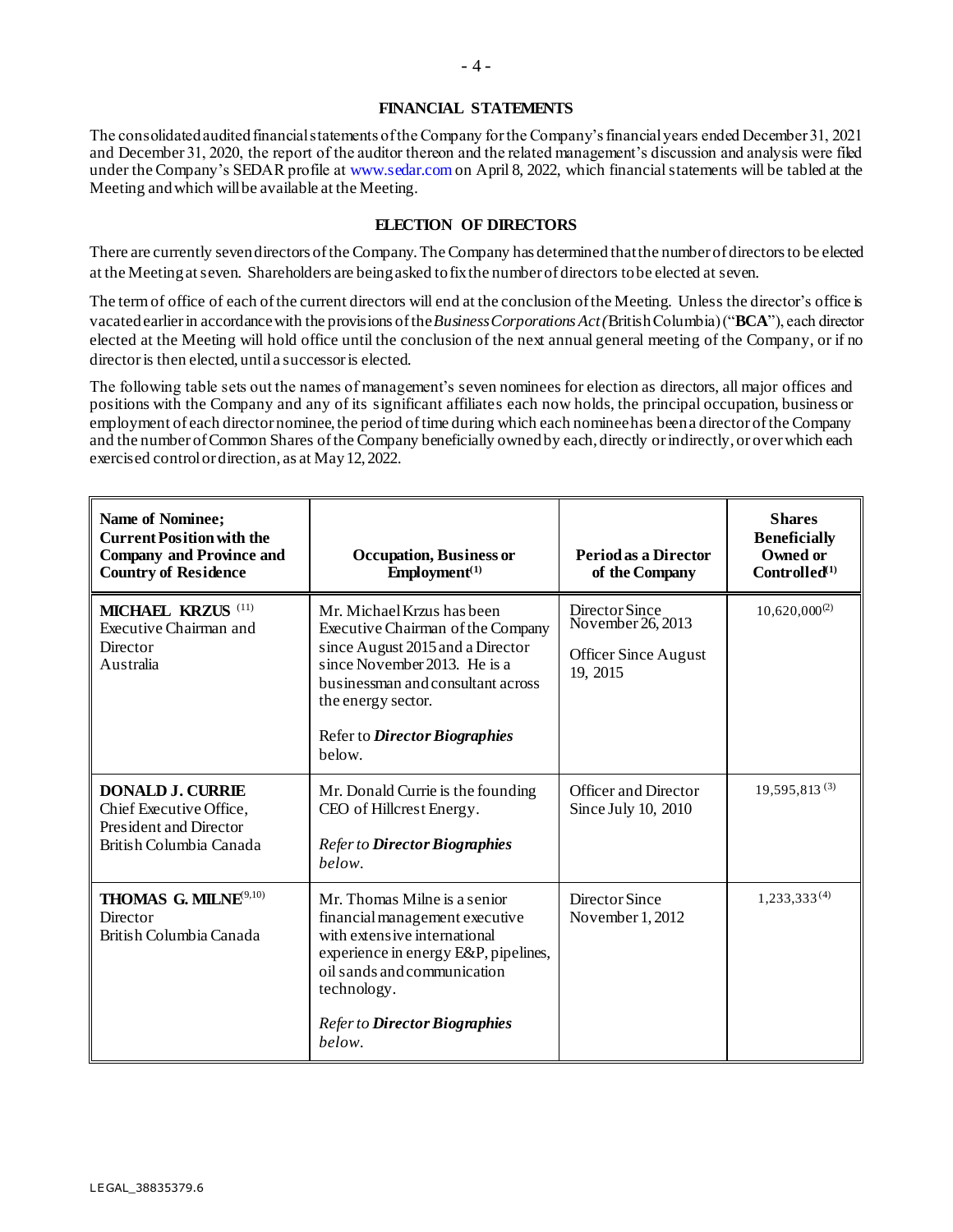| <b>Name of Nominee;</b><br><b>Current Position with the</b><br><b>Company and Province and</b><br><b>Country of Residence</b> | Occupation, Business or<br>$Employment^{(1)}$                                                                                                    | <b>Period as a Director</b><br>of the Company | <b>Shares</b><br><b>Beneficially</b><br>Owned or<br>Controlled <sup>(1)</sup> |
|-------------------------------------------------------------------------------------------------------------------------------|--------------------------------------------------------------------------------------------------------------------------------------------------|-----------------------------------------------|-------------------------------------------------------------------------------|
| <b>ROBERT LAMBERT</b> <sup>(9,10,14)</sup><br><b>Director</b><br>United Kingdom                                               | Mr. Lambert is currently Deputy<br>Chairman of Jadestone Energy Plc.<br>Refer to Director Biographies<br>below.                                  | Director Since<br>December 15, 2017           | $1,848,500^{(5)}$                                                             |
| KYLIE DICKSON <sup>(9,11,12)</sup><br>Director<br>British Columbia Canada                                                     | Ms. Dickson is a Canadian CPA,<br>CA.<br>Refer to Director Biographies<br>below.                                                                 | Director Since April 7,<br>2021               |                                                                               |
| <b>DAVID FARRELL (13)</b><br>Director<br>British Columbia Canada                                                              | Mr. Farrell is a corporate director.<br>Refer to Director Biographies<br>below.                                                                  | Director Since<br>September 16, 2021          | $3,943,000^{(7)}$                                                             |
| MICHAEL MOSKOWITZ<br>Director<br>Ontario Canada                                                                               | Mr. Moskowitz is currently founder<br>and CEO of NorthStar Gaming and<br>previously served as CEO and<br>Chairman at Panasonic North<br>America. | Director Since May 10,<br>2022                | $500,000^{(8)}$                                                               |
|                                                                                                                               | Refer to Director Biographies<br>below.                                                                                                          |                                               |                                                                               |

Notes:

1. The information as to principal occupation, business or employment and Common Shares beneficially owned or controlled is not within the knowledge of the management of the Company and has been furnished by the respective nominees.

- 2. Mr. Krzus holds a total of 2,000,000 stock options to purchase 2,000,000 common shares at an exercise price of \$0.24 expiring on April 8, 2026.
- 3. Mr. Currie holds a total of i) 1,300,000 stock options to purchase 1,300,000 common shares at an exercise price of \$0.05 expiring on July 8, 2025; ii) 2,000,000 stock options to purchase 2,000,000 common shares at an exercise price of \$0.24 expiring on April 8, 2026; iii) 500,000 warrants to purchase 500,000 common shares at a warrant exercise price of \$0.07 expiring on July 14, 2022; iv) 750,000 warrants to purchase 750,000 common shares at a warrant exercise price of \$0.25 expiring on January 5, 2023; and v) 250,000 warrants to purchase 250,000 common shares at a warrant exercise price of \$0.35 expiring on December 9, 2023.
- 4. Mr. Milne holds a total of i) 1,050,000 stock optionsto purchase 1,050,000 common shares at an exercise price of \$0.05 expiring on July 8, 2025; ii) 700,000 stock options to purchase 700,000 common shares at an exercise price of \$0.24 expiring on April 8, 2026; and iii) 300,000 warrants to purchase 300,000 common shares at a warrant exercise price of \$0.10 expiring on January 18, 2023.
- 5. Mr. Lambert holds a total of 700,000 stock options to purchase 700,000 common shares at an exercise price of \$0.24 expiring on April 8, 2026.
- 6. Ms. Dickson holds 500,000 stock options to purchase 500,000 common shares at an exercise price of \$0.24 expiring on April 8, 2026 and 125,000 warrants to purchase 125,000 common shares at a warrant exercise price of \$0.35 expiring on December 9, 2023.
- 7. Mr. Farrell holds i) 500,000 stock options to purchase 500,000 common shares at an exercise price of \$0.20 expiring on September 16, 2026; ii) 500,000 warrants to purchase 500,000 common shares at a warrant exercise price of \$0.25 expiring on January 5, 2023; and iii) 500,000 warrants to purchase 500,000 common shares at a warrant exercise price of \$0.35 expiring on December 9, 2023.
- 8. Mr. Moskowitz holds 600,000 stock options to purchase 600,000 common shares at an exercise price of \$0.24 expiring on May 19, 2026 and 700,000 stock options to purchase 700,000 common shares at an exercise price of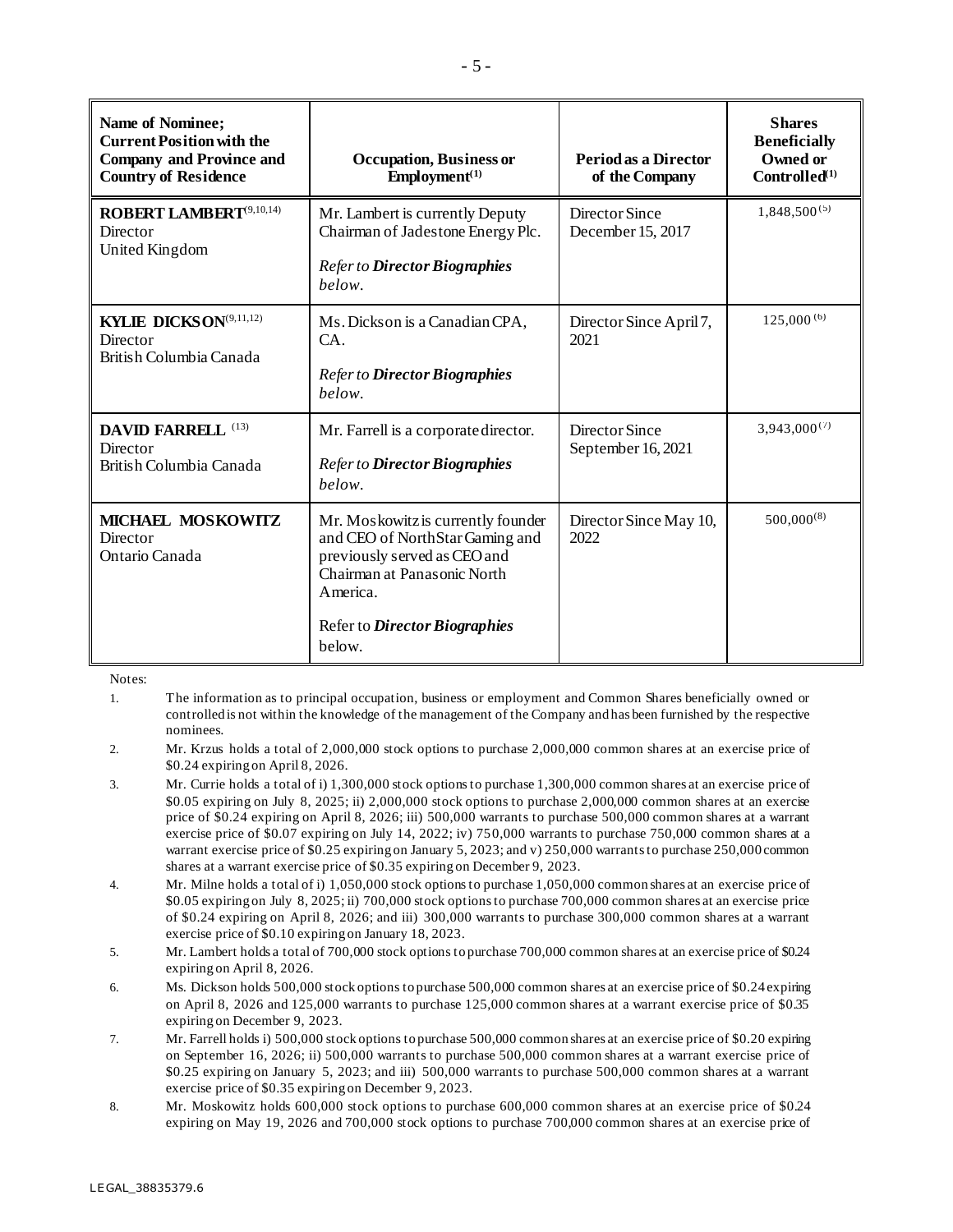\$0.20 expiring on August 30, 2026.

- 9. Member of Audit Committee.
- 10. Member of Compensation, Corporate Governance & Nominating Committee.
- 11. Member of the Reserves Committee.
- 12. Chair of the Audit Committee.
- 13. Chair of the Compensation, Corporate Governance & Nominating Committee.
- 14. Chair of the Reserves Committee.

No proposed director is being elected under any arrangement or understanding between the proposed director and any other person or company.

A shareholder can vote for all of the above nominees, vote for some of the above nominees and withhold for other of the above nominees, or withhold for all of the above nominees. **Unless otherwise instructed, the named proxyholders will vote FOR the election of each of the proposed nominees set forth above as directors of the Company. At the Meeting the above persons will be nominated for election as director as well as any person nominated pursuant to the Advance Notice Provision (see above). Only persons nominated by management pursuant to this Information Circular or pursuant to the Advance Notice Provision will be considered valid director nominees eligible for election at the Meeting.**

### *Director Biographies*

### **Michael Krzus, Chairman of the Board and Director**

Mr. Michael Krzus is an engineer with 40 years of international energy industry experience as a director and executive in Australia, the United States, the Netherlands and Canada.

Prior to joining Hillcrest, Mr. Krzus was the founding CEO and Director of Emerald Oil Inc., an operating oil company listed on the New York Stock Exchange and was CEO and Managing Director of Emerald Oil and Gas NL, an oil and gas company listed on the Australian Stock Exchange.

During his previous career, including 22 years with Woodside Petroleum Ltd. and Shell, Mr. Krzus held various executive and management roles involving international oil and gas exploration and development, large scale LNG and gas to power projects, technology development and geothermal. Mr. Krzus also served as a director of the Australian CO2CRC, a collaboration between the Australian Government, industry and universities/research institutions to further CO2 carbon capture and storage research and applications.

Mr. Krzus holds a Bachelor of Science in Petroleum Engineering from Tulsa University, a Diploma in Oil and Gas Technology from the British Columbia Institute of Technology and is a Member of the Australian Institute of Company Directors.

Mr. Krzus is a Member of the Reserves Committee.

# **Donald J. Currie, Chief Executive Officer, President and Director**

Mr. Donald Currie is the founding CEO of Hillcrest Energy Technologies Ltd. Wanting to create an organization that could leverage his 30+ years of energy experience and still benefit from entrepreneurial thinking, Mr. Currie took the reins of Hillcrest in February 2010.

Mr. Currie's success combines his reputation as a trusted relationship and business builder with decades of North American equity markets exposure and in the financing of public companies. Mr. Currie has been leading the Company's successful transition into clean energy technologies by identifying early-stage prospects and converting these into a portfolio of business growth opportunities.

Earlier in his career, Mr. Currie held various senior level positions including Director, Officer and VP of Corporate Communications with Enhanced Oil Resources Inc., an oil and gas exploration and production company based out of Houston, Texas. Prior to this, Don worked in other private and public ventures spanning the mining, gaming and technology sectors.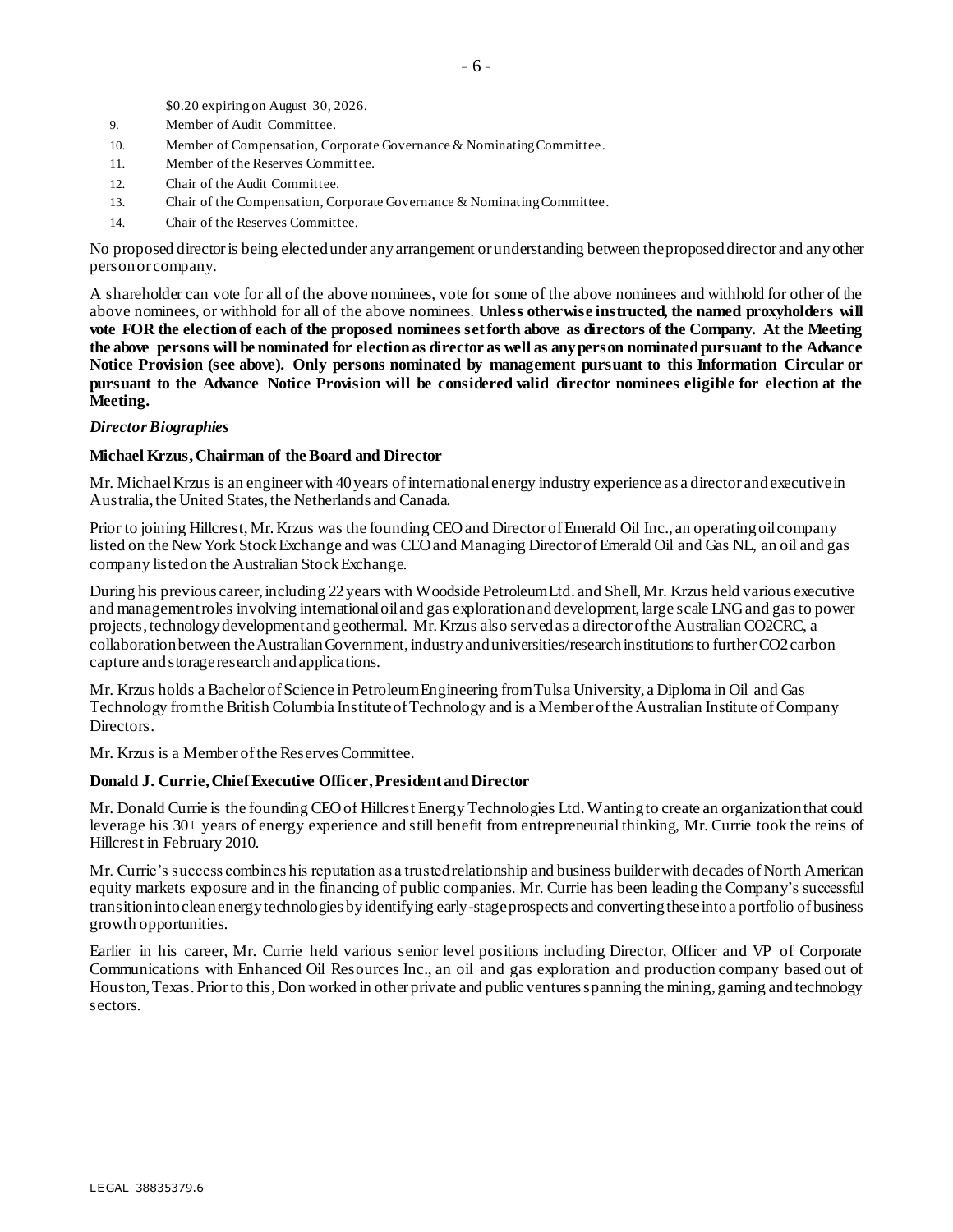# **Thomas G. Milne, Independent Director**

Mr. Thomas (Tom) Milne is a senior financial management executive with extensive international experience in energy E&P, pipelines, oil sands and communication technology. Mr. Milne's career roles include: chief financial officer, treasurer, investment banker, senior partner (CA firm) and foreign exchange trader. Mr. Milne has been a director of both public and private companies including chairman of the audit committee for an AMEX-listed oil sands company.

Mr. Milne is a Member of the Audit Committee and Compensation, Corporate Governance & Nominating Committee.

# **Robert Lambert, Independent Director**

Mr. Robert Lambert is currently Deputy Chairman of Jadestone Energy Plc., Previously, Mr. Lambert was CEO of Petra Petroleum Inc from 2011 to 2015, Senior Independent Director of Eland Oil & Gas PLC from 2012 to 2015 and CEO of GB Petroleum Ltd from 2005 to 2010. Prior to that time, Mr. Lambert held a variety of executive management and senior operational roles with Conoco Inc. over a 25-year international career.

Mr. Lambert is Chair of the Reserves Committee and a Member of the Audit Committee and the Compensation, Corporate Governance & Nominating Committee.

# **Kylie Dickson, Independent Director**

Ms. Kylie Dickson is a Canadian CPA, CA who has worked with companies throughout the mining lifecycle and played a pivotal role in multiple financings and M&A transactions. Ms. Dickson was most recently the Vice President of Business Development at Equinox Gold Corp. and, before that, VP, Business Development at Trek Mining. Ms Dickson previously worked as Chief Financial Officer for JDL Gold Corp., Anthem United Inc. and Esperanza Resources, and served as the Corporate Controller of Minefinders Corporation.

Until March 2020, she was Vice-President, Business Development of Equinox Gold Corp. and previously held the position of Chief Financial Officer of several mineral exploration and mining companies. Prior to her work with public companies, Ms. Dickson was an audit manager in the mining group of a major audit firm.

Ms. Dickson is Chair of the Audit Committee and a Member of the Reserves Committee.

# **David Farrell, Independent Director**

Mr. David Farrell is a corporate director with over 25 years of corporate and investment banking experience, and has negotiated, structured and closed more than US\$25 billion worth of M&A and structured financing transactions for global junior and mid-tier companies.

Previously, Mr. Farrell was President of Davisa Consulting, a private consulting firm working with global junior and midtier companies. Prior to founding Davisa, Mr. Farrell was Managing Director, Mergers & Acquisitions at Endeavour Financial working in Vancouver and London. Prior to Endeavour Financial, Mr. Farrell was a lawyer at Stikeman Elliott, working in Vancouver, Budapest and London. Mr. Farrell has also served for 12 years as a board and finance committee member of Yaletown House, a non-profit, critical-care seniors' residence in downtown Vancouver.

Mr. Farrell graduated from the University of British Columbia with a B.Comm. (Honours, Finance) and an LL.B. and has received the ICD.D designation from U of T Rotman School of Management and the Institute of Corporate Directors.

Mr. Farrell is Chair of the Compensation, Corporate Governance & Nominating Committee.

# **Michael Moskowitz, Independent Director**

A veteran technology executive, Michael Moskowitz has more than 25 years of leadership experience in the consumer, communications, and technology industries. Mr. Moskowitz has led various companies through business and growth strategies as a leading provider of integrated technology solutions for businesses, government agencies and consumers across the region.

Before co-founding NorthStar Gaming (Ontario) Inc., Mr. Moskowitz served as CEO and Chairman at Panasonic North America. During his tenure at Panasonic Mr. Moskowitz also held roles as President of Panasonic Canada, and Panasonic Consumer Electronics Company USA where he focused on strategic growth, profitability and diversification including expanding Panasonic's offerings for B2B customers. Mr. Moskowitz also served as President and CEO of satellite radio operator XM Canada, and President, Americas International of Palm Inc. where he managed Canada, Latin America and the Caribbean region through a period of extensive growth.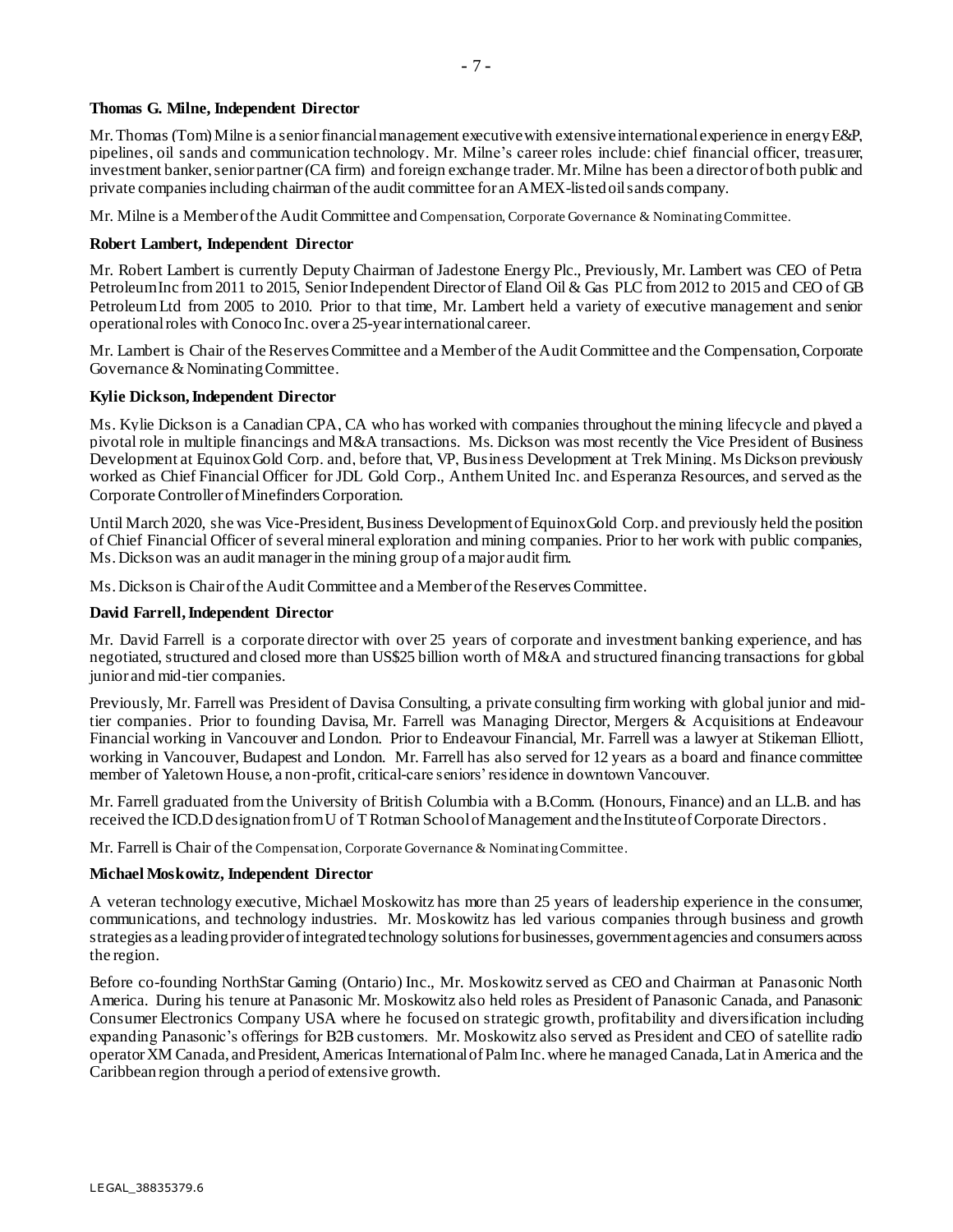In 2021, Mr. Moskowitz joined Hillcrest Energy Technologies Ltd. as Strategic Advisor. Mr. Moskowitz was previously named one of Canada's Top 40 Under 40, an award presented to exceptional leaders in their chosen fields who are shaping the country's future. Mr. Moskowitz is a member of the Board of Industry Leaders of the Consumer Technology Association, and a member of the Young Presidents Organization, the premier leadership organization of chief executives in the world. Mr. Moskowitz is a former Board member of Mobilicity, Hussmann Corporation and Panasonic Avionics Corporation.

# **Cease Trade Orders and Bankruptcy**

Except as disclosed below, within the last 10 years before the date of this Information Circular no proposed nominee for election as a director of the Company was a director or executive officer of any company (including the Company in respect of which this Information Circular is prepared) acted in that capacity for a company that was:

- (a) subject to a cease trade or similar order or an order denying the relevant company access to any exemptions under securities legislation, for more than 30 consecutive days;
- (b) subject to an event that resulted, after the director or executive officer ceased to be a director or executive officer, in the company being the subject of a cease trade or similar order or an order that denied the relevant company access to any exemption under the securities legislation, for a period of more than 30 consecutive days;
- (c) within a year of that person ceasing to act in that capacity, became bankrupt, made a proposal under any legislation relating to bankruptcy or insolvency or was subject to or instituted any proceedings, arrangement or compromise with creditors or had a receiver, receiver manager or trustee appointed to hold its assets; or has become bankrupt, made a proposal under any legislation relating to bankruptcy or insolvency, or become subject to or instituted any proceedings, arrangement or compromise with creditors, or had a receiver, receiver manager or trustee appointed to hold the assets of the proposed director;
- (d) subject to any penalties or sanctions imposed by a court relating to securities legislation or by a securities regulatory authority or has entered into a settlement agreement with a securities regulatory authority; or
- (e) subject to any other penalties or sanctions imposed by a court or a regulatory body that would likely be considered important to a reasonable securityholder in deciding whether to vote for a proposed director.

#### *Exception*

#### *Thomas G. Milne*

Thomas G. Milne was a Director of Sefton Resources, Inc. ("**Sefton**"), a company listed on AIM (London Stock Exchange) when an Order was issued November 13, 2015. The United States Bankruptcy Court for the District of Colorado, The Honorable Michael E. Romero ordered that the Involuntary Bankruptcy Petition against Sefton be dismissed with prejudice. The Court also awarded Sefton its legal fees and costs to be paid by the Plaintiffs, as well as punitive damages. The Court, in awarding costs anddamages,foundthat thePlaintiffs acted in bad faith.

#### **Advance Notice Provision**

At the Company's annual general and special meeting held on July 14, 2014, the shareholders of the Company approved the alteration of the Company's Articles, to include advance notice provisions (the "**Advance Notice Provision**"). The Advance Notice Provision provides for advance notice to the Company in circumstances where nominations of persons for election to the Board of directors of the Company are made by shareholders of the Company other than pursuant to (i) a requisition of a meeting made pursuant to the provisions of the *Business Corporations Act* (British Columbia) or (ii) a shareholder proposalmade pursuant tothe provisions ofthe *BusinessCorporations Act*(British Columbia).

The purpose of the Advance Notice Provision is to foster a variety of interests of the shareholders and the Company by ensuring that allshareholders -including those participating in a meeting by proxy ratherthan in person -receive adequate notice ofthe nominations to be consideredat a meeting and can thereby exercise their voting rightsin an informed manner. Among other things, the Advance Notice Provision fixes a deadline by which holders of Common Shares must submit director nominations to the Company prior to any annual or special meeting of shareholders and sets forth the minimum information that a shareholdermustinclude in the noticeto theCompany forthe noticeto be in properwritten form.

The Articles of the Company were SEDAR filed on January 5, 2015 and can be accessed under the Company's SEDAR corporate profile a[t www.sedar.com.](http://www.sedar.com/)

**Unless otherwise directed, the persons named in the enclosed form of proxy intend to vote FOR the election of the Nominees.**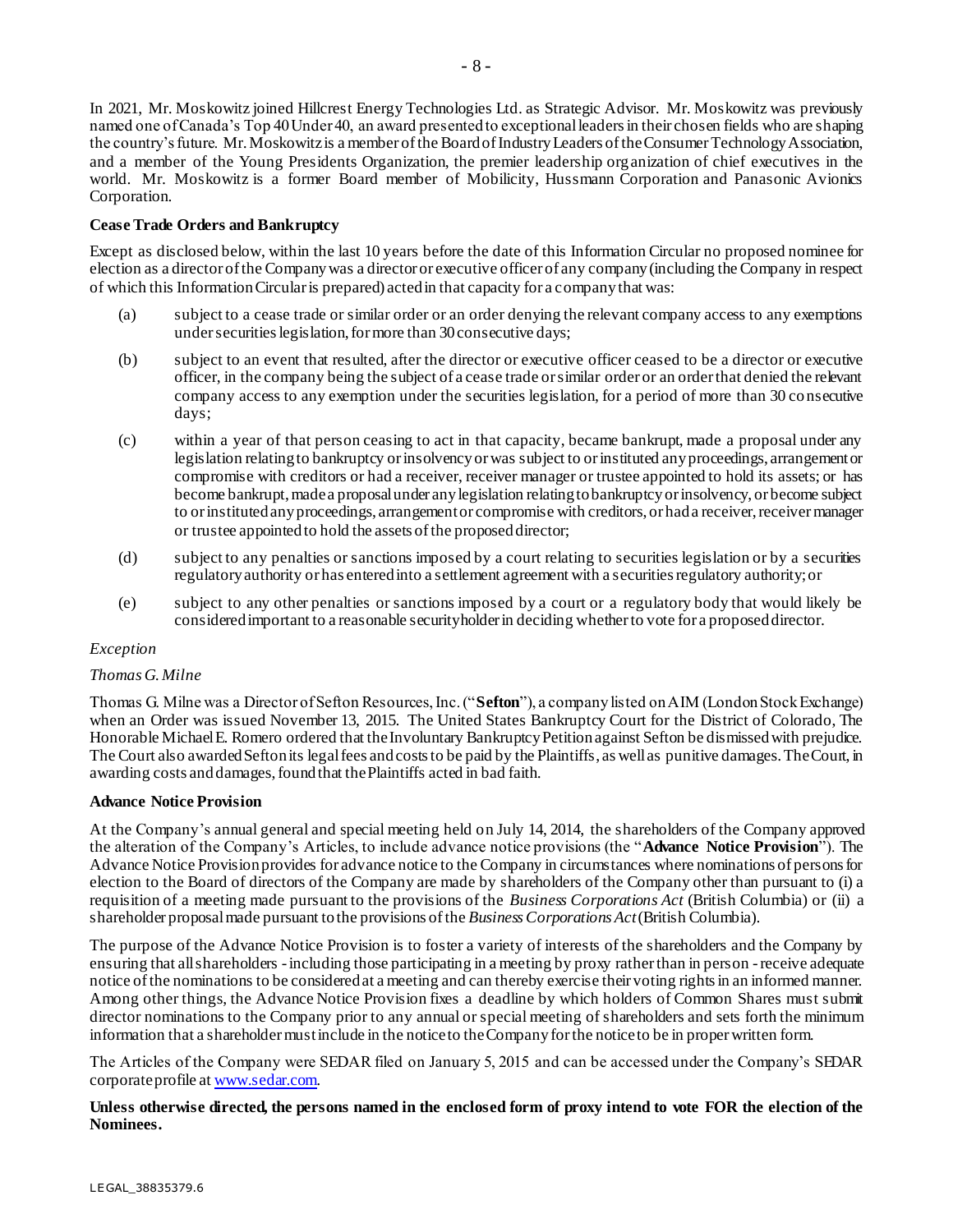# **THE BOARD OF DIRECTORS UNANIMOUSLY RECOMMENDS THAT EACH SHAREHOLDER VOTE "FOR" THE ELECTION OF THE ABOVE NOMINEES AS DIRECTORS.**

### **APPOINTMENT OF AUDITOR**

At the Meeting, DeVisser Gray LLP, Chartered Professional Accountants, located at 401-905 West Pender Street, Vancouver,British Columbia Canada V6C 1L6, will be recommended by management and the Board ofDirectors forreappointment as auditor ofthe Company. DeVisserGray LLP has been the Company's auditorsince March26, 2020.

### **Unless otherwise directed, the persons named in the enclosed form of proxy intend to wote FOR the appointment of DeVisser Gray LLP, Chartered Professional Accountants, as auditor of the Company until the close of the next annual general** meeting.

# **AUDIT COMMITTEE AND RELATIONSHIP WITH AUDITOR**

National Instrument 52-110 of the Canadian Securities Administrators ("NI 52-110") requires the Company, as a venture issuer, to disclose annually in its Information Circular certain information concerning the constitution of its audit committee and its relationship with its independent auditor, as set forthin the following:

### *The Audit Committee'sCharter*

The Company adopted a new Audit Committee Charter on August 26, 2021. The Company's Audit Committee Charter is attached as Schedule "A"to this Information Circular.

#### *Composition ofthe Audit Committee*

The current members of the Audit Committee are Kylie Dickson (Chair), Thomas G.Milne and Robert Lambert. Kylie Dickson,Thomas G.Milne and Robert Lambert are all independent members ofthis Commitee.All three members ofthe Audit Committee are considered to befinancially literate.

The primary function ofthe Audit Committee is to assist the board of directors ofthe Company in fulfilling its oversight responsibilities by reviewing the financial information to be provided to the shareholders and others, the systems of internal controls and management information systems establishedby thesenior officers ofthe Company("Management") andthe Company's internal and external audit process and monitoring compliance with the Company's legal and regulatory requirement with respectto its financialstatements.

#### *Relevant Education and Experience*

Kylie Dickson,Thomas G. Milne and Robert Lambert have many years of practicalbusiness experience and have served for many years as directors of public companies, have experience reviewing financialstatements of public companies and meet the criteria of "financially literate" as outlinedin NI 52-110. Refer to "**Director Biographies**" above.

#### *Audit Committee Oversight*

At December 31, 2021, the Audit Committee did not make any recommendations to the Board to nominate or compensate any auditor other than DeVisser Gray LLP.

#### *Reliance onCertain Exemptions*

At December 31, 2021 the Company's auditor, DeVisser Gray LLP, did not provide any material non-audit services.

#### *Pre-Approval Policies and Procedures*

Refer to the Company's Audit Committee Charter attached as Schedule "A" to this Information Circular, for specific policies for the engagement of non-audit services.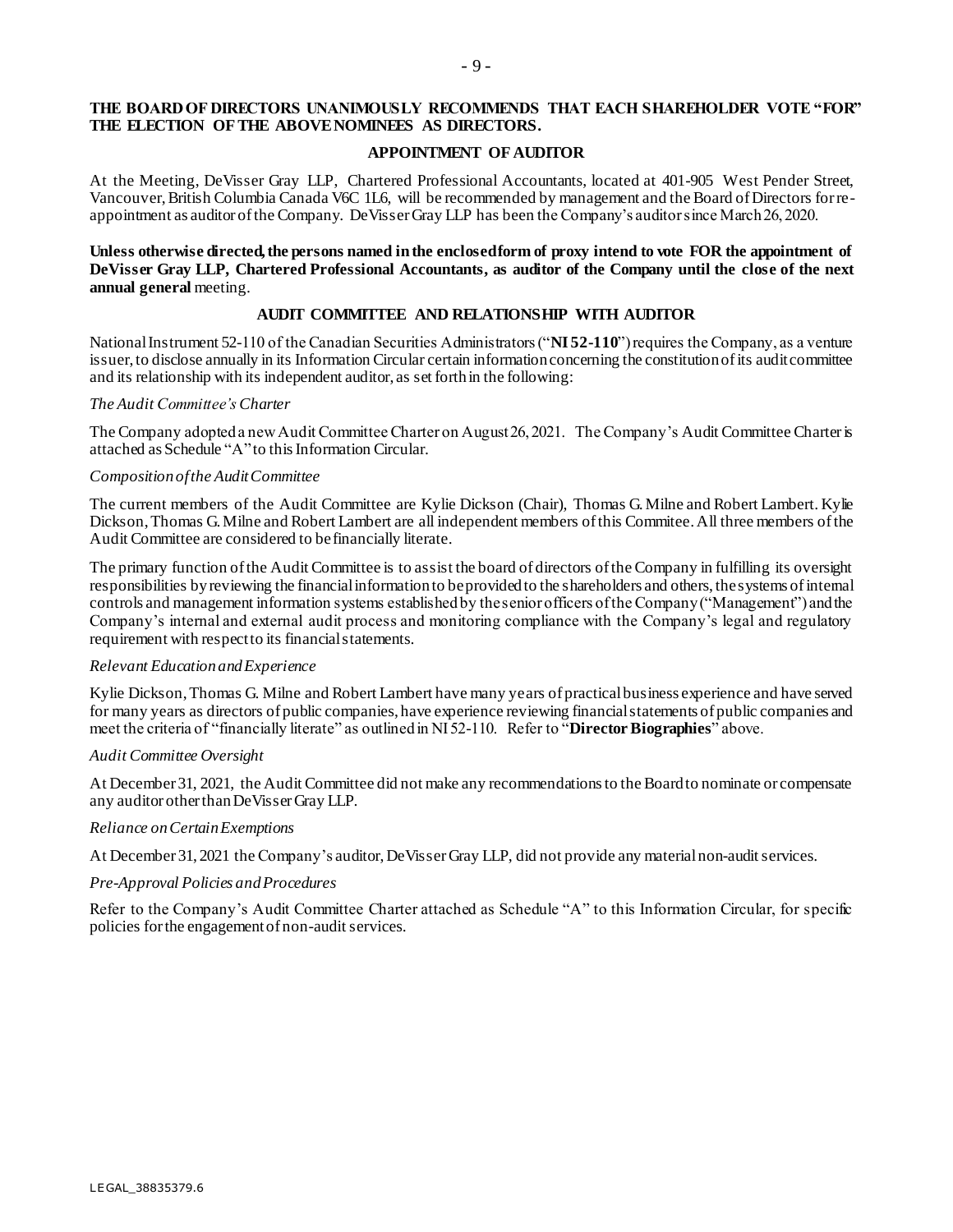# *ExternalAuditor Service Fees*

The Audit Committee has reviewed the nature and amount of the non-audited services provided by DeVisser Gray LLP to ensure auditor independence. Fees incurredwith DeVisserGray LLP, for audit and non-audit services in the last two fiscal years ended December 31, 2021 and December 31, 2020 for audit fees are outlined in the following table:

| <b>Nature of services</b>   | Fees paid to DeVisserGray LLP for<br>year ended December 31, 2021. | Fees paid to DeVisserGray LLP for<br>year ended December 31, 2020. |
|-----------------------------|--------------------------------------------------------------------|--------------------------------------------------------------------|
| Audit fees $(1)$            | \$32,000 (Estimated)                                               | \$42,500                                                           |
| Audit-related fees $^{(2)}$ | <b>SNil</b>                                                        | <b>SNil</b>                                                        |
| Tax fees <sup>(3)</sup>     | \$3,500 (Estimated)                                                | \$3,500                                                            |
| All Other Fees $(4)$        | <b>SNil</b>                                                        | <b>SNil</b>                                                        |
| <b>Total</b>                | \$35,500                                                           | \$46,000                                                           |

Notes:

(1) "Audit Fees" include fees necessary to perform the annual audit and quarterly reviews of the Company's consolidated financialstatements. Audit Fees include fees for review of tax provisions and for accounting consultations on matters reflected in the financial statements. Audit Fees also include audit or other attest services required by legislation or regulation, such as comfort letters, consents, reviews of securities filings and statutory audits.

(2) "Audit-Related Fees" include services that are traditionally performed by the auditor. These audit-related services include employee benefit audits, due diligence assistance, accounting consultations on proposed transactions, internal control reviews and audit or attest services not required by legislation or regulation.

(3) "Tax Fees" include fees for all tax services other than those included in "Audit Fees" and "Audit -Related Fees". This category includes fees for tax compliance, tax planning and tax advice. Tax planning and tax advice includes assistance with tax audits and appeals, tax advice related to mergers and acquisitions, and requests for rulings or technical advice from tax authorities.

(4) "All Other Fees" include all other non-audit services.

#### *Exemption*

The Company is relying on the exemption provided in section 6.1 of NI 52-110 *Audit Committees* as the Company is a "venture issuer" and is exempt from the requirements of Parts 3 (*Composition of the Audit Committee*) and 5 (Reporting *Obligations*) of NI 52-110.

# **CORPORATE GOVERNANCE**

#### **General**

Corporate governance refers to the policies and structure of the board of directors of a company, whose members are elected by and are accountable to the shareholders of the Company. Corporate governance encourages establishing a reasonable degree of independence of the board of directors from executive management and the adoption of policies to ensure the board of directors recognizes the principles of good management. The Company's board of directors (the "Board") is committed to sound corporate governance practices, as such practices are bothin the interests ofshareholders andhelp to contribute to effectiveand efficientdecision-making.

#### **Board of Directors**

Directors are considered to be independent if they have no direct or indirect material relationship with the Company. A "material relationship" is a relationship which could, in the view of the Company's Board of Directors, be reasonably expected to interfere with theexercise of a director's independent judgment.

There are no special structures or processes in place to facilitate the functioning of the directors of the Company independently of management. However, the independent directors are given full access to management so that they can develop an independent perspective and express their views and communicate their expectations of management.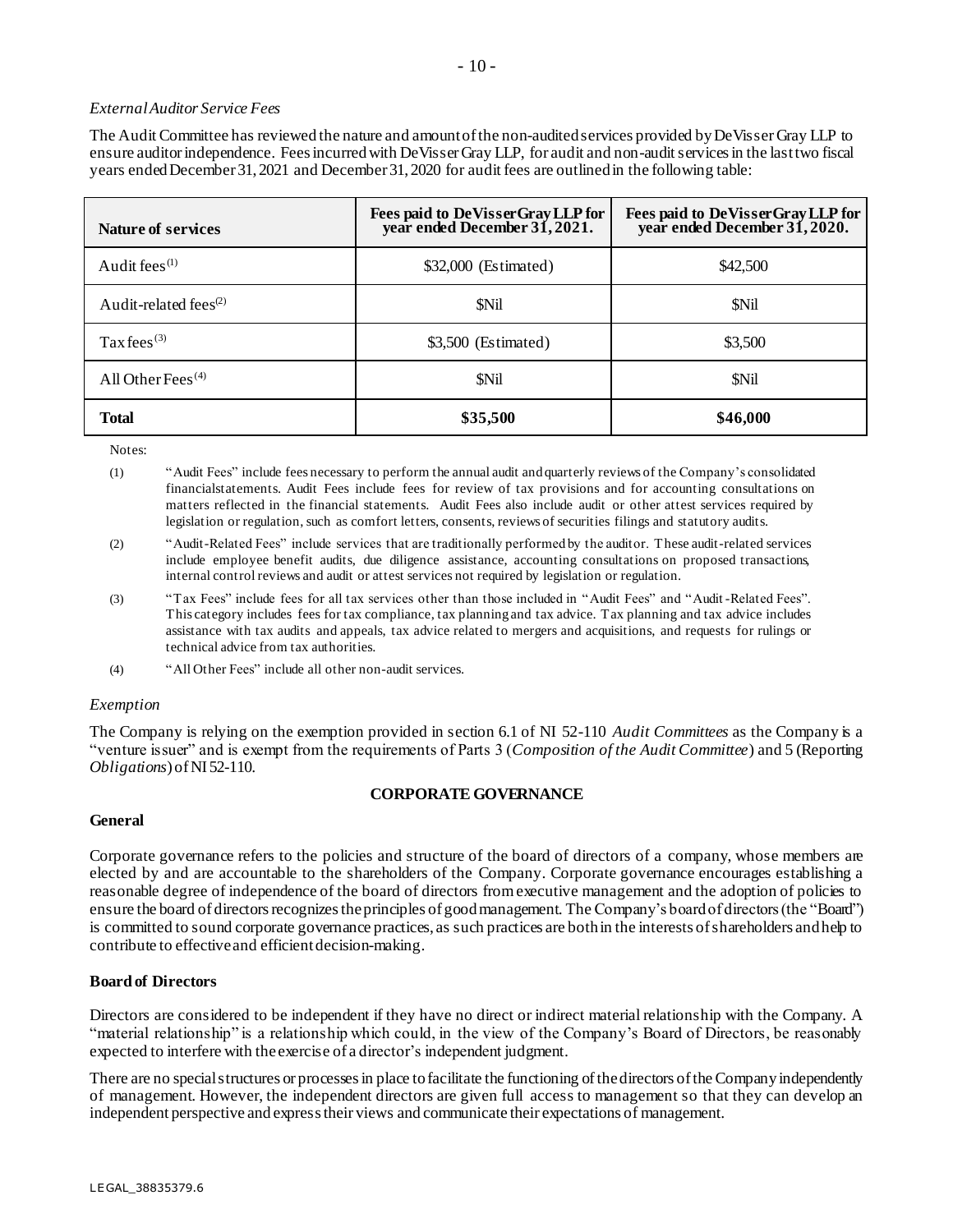The Board facilitates its independent supervision over management by ensuring a majority of the Board are not officers of the Company.

The current independent members of the Board are Thomas G. Milne, Robert Lambert, Kylie Dickson, David Farrell and Michael Moskowitz. Michael Krzus (Executive Chairman) and Donald J. Currie (CEO and President) are non-independent directors of the Board.

Directors are considered to be independent if they have no direct or indirect material relationship with the Company. A "material relationship" which could, in the view of the Company's Board, be reasonably expected to interfere with the exercise of a director's independent judgement.

### **Board Mandate**

The Board adopted a Mandate of the Board of Directors on October 18, 2021. A copy of the Board Mandate can be accessed on the Company's corporate website a[t hillcrestenergy.tech/about-us/corporate-governance/.](http://hillcrestenergy.tech/about-us/corporategovernance/)

The Board Mandate facilitates independent supervision of management through meetings of the Board and through frequent informal discussions among independent members ofthe Boardand management.In addition,the Board willhave accessto the Company's external auditors, legal counsel and to any of the Company's officers.

The Board will have a stewardship responsibility to supervise themanagementof and overseethe conductofthe business of the Company, provide leadership and direction to management, evaluate management, set policies appropriate for the businessofthe Companyandapprove corporate strategies and goals.

The day-to-day management of the business and affairs of the Company will be delegated by the Board to the senior officers of the Company. The Board will give direction and guidance through the CEO to management and will keep management informed ofits evaluation ofthe senior officersin achievingandcomplying with goals andpolicies establishedbytheBoard.

To facilitate open and candid discussion among its independent directors, such directors will be encouraged to communicate with each other directly to discuss ongoing issues pertaining to the Company.

The mandate of the Board, as prescribed by the *Business Corporations Act* (British Columbia), is to manage or supervise management ofthebusiness andaffairs oftheCompany andto actwith a viewto thebestinterests oftheCompany. In doing so,the Board oversees the management ofthe Company's affairs directly andthroughits committees.

The Board recommends nomineesto the shareholders for election as directors. Immediately following each annualgeneral meeting, the Board is to appoint an Audit Committee and the chairperson of the Audit Committee. The Board establishes and periodically reviews andupdates the Audit Committee mandates, duties andresponsibilities, elects a chairperson ofthe Board and establishes his or her duties and responsibilities, appoints the CEO, CFO and President of the Company and establishes the duties and responsibilities of those positions and on the recommendation of the CEO and the President, appoints the senior officers of the Company and approves the senior management structure of the Company.

The Board has a stewardship responsibility to supervise the management of and oversee the conduct of the business of the Company, provide leadership and direction to management, evaluate management,set policies appropriate forthe business of the Company and approve corporate strategies and goals. The day-to-daymanagement ofthe business and affairs ofthe Company is delegated by the Board to the CEOand the President. The Board will give direction and guidance throughthe CEO to managementandwill keep managementinformed ofits evaluationofthe senior officersin achieving and complying with goals and policies established bythe Board.

The Board believes management is responsible forthe effective, efficient and prudent management ofthe Company's dayto-day operations subject to the Board's stewardship. The CEO is responsible to lead and manage the Company within parameters establishedbythe Boardand its committees.TheCEOalso develops andrecommendsstrategic planstothe Board and involves the Board in the early stages of developing such strategic plans. Additionally, the CEO is expected to successfully implement capital and operating plans, report regularly to the Board on theoverall progress and results against the operating and financial objectives and initiate courses of action for improvement and develop and maintain a sound, effective organizational structure, including progressive employee training and development programs. The CEO's objectives will be discussed and reviewed at least annually with the Board.

The CEO is expected to set Board meetingschedules and agendas andoversee the process whereby the Board receives full, timely and relevant information to support the Board's decision-making obligations. The chairperson of each Board committee is expected to be responsible for ensuring that any written mandate ofthe committee forwhich he or she serves as chairperson is adhered to and that the objectives of each committee are accomplished.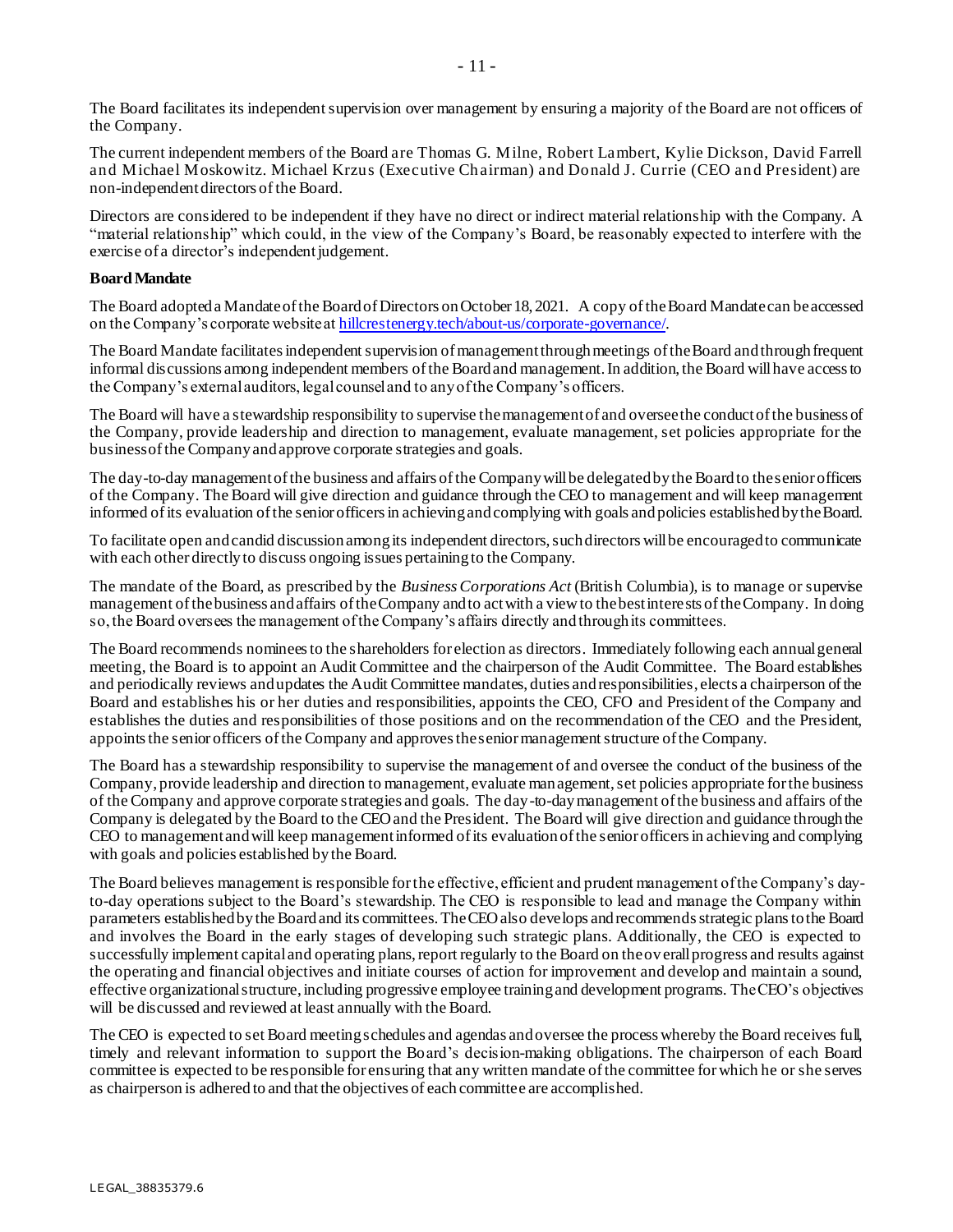# **Directorships**

The directors who are currently serving on boards of other reporting companies (or equivalent) are set out below:

| <b>Name</b>    | <b>Name of Reporting Issuer</b>                                                           |                                               |  |  |
|----------------|-------------------------------------------------------------------------------------------|-----------------------------------------------|--|--|
| Robert Lambert | Jadestone Energy Plc.                                                                     | <b>LSE</b>                                    |  |  |
| Kylie Dickson  | Fortuna Silver Mines Inc.<br>Star Royalties Ltd.                                          | <b>TSX/NYSE</b><br><b>TSXV</b>                |  |  |
| David Farrell  | Elevation Gold Mining Corporation<br>Fortuna Silver Mines Inc.<br>Luminex Resources Corp. | <b>TSXV</b><br><b>TSX/NYSE</b><br><b>TSXV</b> |  |  |
|                |                                                                                           |                                               |  |  |

# **Compensation, Corporate Governance & Nominating Committee**

A Compensation, Corporate Governance & Nominating Committee Charter was adopted by the Board effective August 28, 2021. This Charter can be accessed on the Company's corporate website at [hillcrestenergy.tech/about-us/corporate](http://hillcrestenergy.tech/about-us/corporategovernance/)[governance/](http://hillcrestenergy.tech/about-us/corporategovernance/). The current members of the Company's Compensation, Corporate Governance & Nominating Committee are: David Farrell (Chair), Thomas G. Milne and Robert Lambert.

# **Nomination of Directors**

In fulfilling its oversight responsibilities for the nominations to the Board, the Compensation, Corporate Governance  $\&$ Nominating Committee shall: 1) establish criteria for selecting new directors which shall reflect, among other facts, a candidate's integrity and business ethics, strength of character, judgment, experience, and independence, as well as factors relating to thecompositionofthe Board,including itssize and structure,the relative strengths andexperience of current board members and principles of diversity; 2) consider and recruit candidates to fill new positions on the Board; 3) review any candidate recommended by the shareholders of the Company; 4) be responsible for conducting appropriate inquiries to establish a candidate's compliance with the independent and other qualification requirements established by the Corporate Governance & Nominating Committee; 5) assess the contributions of current directors in connection with the annual recommendation of a slate of nominees and at that time review the criteria for Board candidates in the context of the evaluation process and other perceived needs of the Board; and 6) recommend the director nominees for election by the shareholders.

# **Orientation and Continuing Education**

When new directors are appointed, they receive orientation, commensurate with their previous experience, on the Company's properties, business, technology and industry and on the responsibilities of directors.

Board meetings may also include presentations by the Company's management and employees to give the directors additional insight into the Company's business.

The Company does not provide a formal orientation and education program for new directors of the Company. However, any new directors will be given the opportunity to: (a) familiarize themselves with the Company, the current directors and members of management; (b) review copies of recently publicly filed documents of the Company, technical reports and the Company's internalfinancialinformation;(c) have accessto technicalexperts andconsultants; and (d)reviewa summary of significant corporateandsecuritieslegislation. Directors are alsogiventhe opportunityfor continuingeducation.

Board meetings may also include presentations by the Company's management and consultants to give the directors additional insight into the Company's business.

In fulfilling its oversight responsibilities for the nominations to the Board, the Compensation, Corporate Governance  $\&$ Nominating Committee shall: 1) establish criteria for selecting new directors which shall reflect, among other facts, a candidate's integrity and business ethics, strength of character, judgment, experience, and independence, as well as factors relating to thecompositionofthe Board, including itssize and structure,the relative strengths andexperience of current board members and principles of diversity; 2) consider and recruit candidates to fill new positions on the Board; 3) review any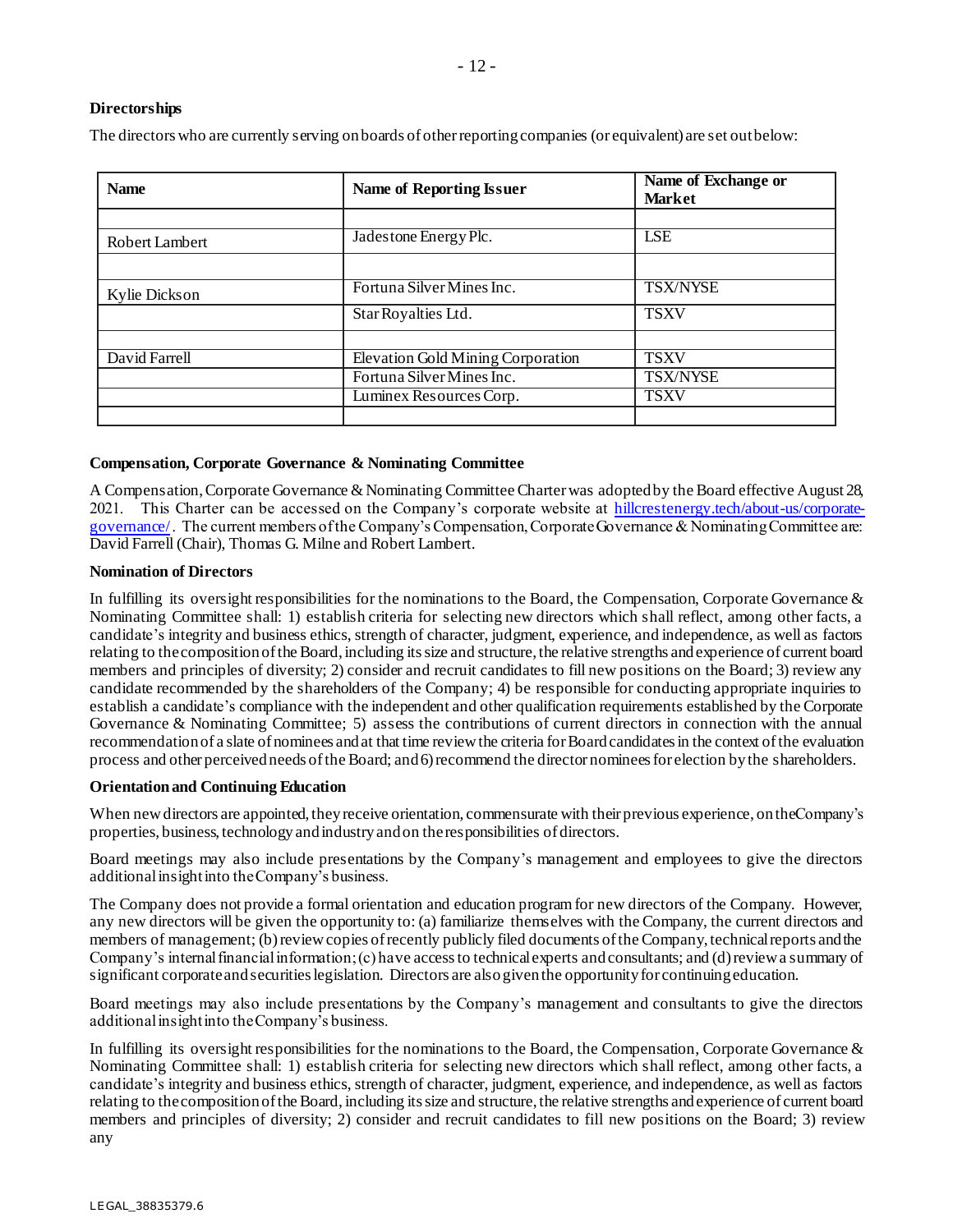candidate recommended by the shareholders of the Company; 4) be responsible for conducting appropriate inquiries to establish a candidate's compliance with the independent and other qualification requirements established by the Compensation, Corporate Governance & Nominating Committee; 5) assess the contributions of current directors in connection with theannual recommendation of a slate of nominees and at that time review the criteria for Board candidates in the context of the evaluation process and other perceived needs of the Board; and 6) recommend the director nominees for election by the shareholders.

# **Ethical Business Conduct**

The Board expects management to operate the business of the Company in a manner that enhances shareholder value and is consistent with the highest level of integrity. Accordingly, the Board has adopted a Code of Business Conduct and Ethics and Whistle-Blower Policy (the "**Code**") which is available on the Company's website [at hillcrestenergy.tech/about-us/corporate](https://hillcrestenergy.tech/about-us/corporate-governance/)[governance/.](https://hillcrestenergy.tech/about-us/corporate-governance/) In addition, the Board must comply with conflict of interest provisions in Canadian corporate law, including relevant securities regulatory instruments, in order to ensure that directors exercise independent judgment in considering transactions and agreements in respect of which a director or executive officer has a material interest.

In order to monitor compliance with the Code and provide an avenue for stakeholders (employees, officers, directors, suppliers, and customers) to raise concerns and be reassured that they will be protected from reprisals or victimization for whistle-blowing in good faith, the Board has also adopted a whistle-blower policy establishing the procedure for the receipt and treatment of reports by the Company, on a confidential or anonymous basis, regarding accounting, internal controls, auditing matters, disclosure, fraud and unethical business practices, whether submitted by Company employees or third parties. Reports are reviewed by the Company's Audit Committee.

# **Reserves Committee and Reserves Committee Charter**

The Board adopted a Reserves Committee Charter effective April 28, 2020, which can be accessed under the Company's corporate website at [hillcrestenergy.tech/about-us/corporate-governance/](https://hillcrestenergy.tech/about-us/corporate-governance/), The current members of the Reserves Committee are Robert Lambert (Chair), Michael Krzus and Kylie Dickson. The purpose of the Reserves Committee is to assist the Board in the discharge of the Board's duties to complying with the requirements contained in National Instrument 51-101 *Standards of Disclosure for Oil and Gas Activities*.The Reserves Committee's general mandate is to oversee and monitor the Company's process for calculating the reserves and procedures for compliance with applicable legislation and conformity with industry standards and disclosureof information.It reviews, reports and, when appropriate, makes recommendations to the Board on the Company's policies and procedures related to the Company's reserves estimates.

# **Other BoardPolicies and Assessments**

# Diversity, Equity and Inclusion Policy

The Board adopted a Diversity, Equity and Inclusion Policy effective August 26, 2021, which can be accessed under the Company's corporate website a[t hillcrestenergy.tech/about-us/corporate-governance/](https://hillcrestenergy.tech/about-us/corporate-governance/). The policy promotes diversity in the workplace by respecting and appreciating differences in gender, age, ethnic origin, religion, education, sexual orientation, political belief or disability. At Hillcrest, we respect and value the perspectives, experiences, cultures and essential differences that our Board, management and employees possess.

The Company currently has two executive officers who are women and has one female director. Women comprise 50% of the executives and 20% of non-independentdirectors on the Board.

We strive to meet or exceed all reasonable stakeholder expectations and to be the company of choice as a great place to work. We are successful at both because we recruit, retain, reward and develop our people based upon their abilities and contributions. Hillcrest does not condone engagement in actions that would violate any anti-discrimination, equal employment or other laws and regulations.

The Board is committed to fostering a diverse workplace environment where:

- individualdifferences and opinions are heard and respected;
- employment opportunities are based on the qualifications required for a particular position at a particular time, including training, experience, performance, skill and merit; and
- inappropriate attitudes, behaviors, actions and stereotypes are not tolerated and will be addressed and eliminated.

The Board proactively monitors company performance in meeting the standards outlined in the Diversity, Equity & Inclusion Policy.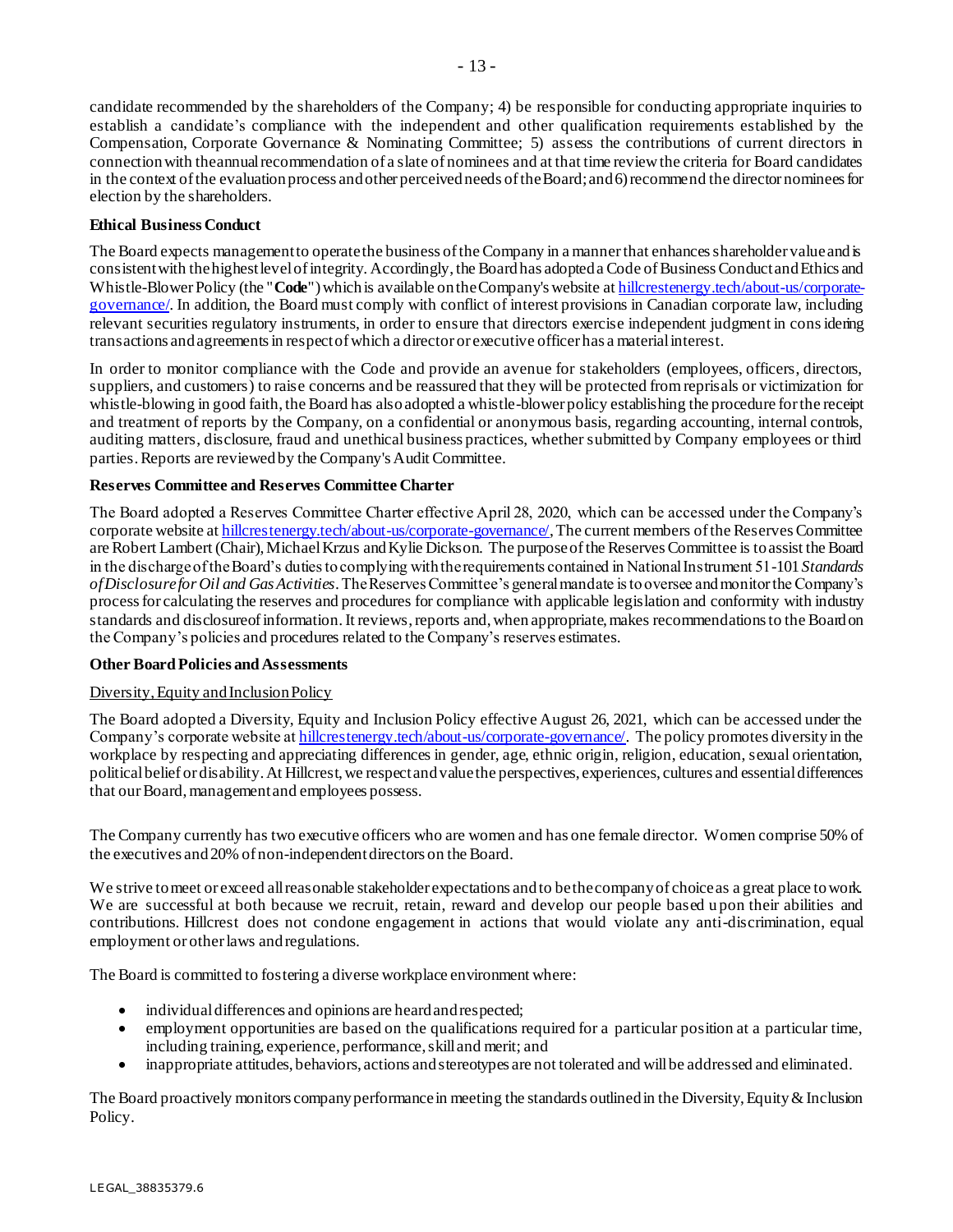# - 14 -

#### Blackouts and Securities Trading Policy

The Board adopted a Blackouts and Securities Trading Policy effective October 18, 2021, which can be accessed under the Company's corporate website at [.hillcrestenergy.tech/about-us/corporate-governance/](https://hillcrestenergy.tech/about-us/corporate-governance/). The purpose of this Policy is to encourage all employees, officers and directors to become shareholders of the Company on a long-term investment basis. These individuals will from time to time become aware of corporate developments or plans or other information that may affect the value of the Company's securities before these developments, plans or information are made public. Trading securities of the Company while in possession of such information before it is generally disclosed (known as **"insider trading"**) or disclosing such information to third parties before it is generally disclosed (known as **"tipping"**), is against the law and may expose an individual to criminal prosecution or civil lawsuits. Such action will also result in a lack of confidence in the market for the Company's securities, harming both the Company and its shareholders. Accordingly, the Company has established this Policy to assist its employees, consultants, officers and directors in complying with the prohibitions against insider trading and tipping.

The CEO may designate from time to time an Insider Trading Administrator for the purpose of administering this Policy.

# Privacy Policy

The Board adopted a Privacy Policy effective August 26, 2021, which can be accessed under the Company's corporate website at hillcrestenergy.tech/about-us/corporate-governance. This Policy has been prepared by the Company and sets out the manner in which the Company collects, uses, discloses and otherwise manages personal information, including the privacy practices on the Company's website: [www.hillcrestenergy.tech](http://www.hillcrestenergy.tech/).

### Disclosure Policy

The Board adopted a Disclosure Policy effective October 18, 2021 which can be accessed under the Company's corporate website at [hillcrestenergy.tech/about-us/corporate-governance/](https://hillcrestenergy.tech/about-us/corporate-governance/). This Disclosure Policy was adopted in order to ensure that communications to the public regarding the Company, whether oral or written and including the Company's website and social media disclosures, are timely, factual, accurate, complete and broadly disseminated and, where necessary, filed with the regulators in accordance with applicable securities laws.

### Board and Committee Assessments

The Compensation, Corporate Governance & Nominating Committee annually assesses the effectiveness of the Board and how well it is meeting its objectives, and the performance of individual directors. In addition, each Committee conducts an annual assessment of the effectiveness of such Committee and its Chair.

The assessments are conducted through written questionnaires completed by the Committee members. The questionnaires include, as applicable, a Board appraisal, an evaluation of each director's performance, a Committee self-appraisal on responsibility and effectiveness, and an evaluation of the Committee Chair. The Committees then report the results of their reviews to the Board.

# **STATEMENT OF EXECUTIVE COMPENSATION**

For the purposes of the below disclosure:

"**compensation securities**" includes stock options, convertible securities, exchangeable securities and similar instruments including stock appreciation rights, deferred share units and restricted stock units granted or issued by the company or one of its subsidiaries for services provided or to be provided, directly or indirectly, to the company or any of its subsidiaries;

**"external management company"** includes a subsidiary, affiliate or associate of the external management company;

"**NEO**" or "**named executive officer**" means each of the following individuals:

- (a) each individual who, in respect of the company, during any part of the most recently completed financial year, served as chief executive officer ("CEO"), including an individual performing functions similar to a CEO;
- (b) each individual who, in respect of the company, during any part of the most recently completed fin ancial year, served as chief financial officer ("CFO"), including an individual performing functions similar to a CFO;
- (c) in respect of the company and its subsidiaries, the most highly compensated executive officer other than the individuals identified in paragraphs (a) and (b) at the end of the most recently completed financial year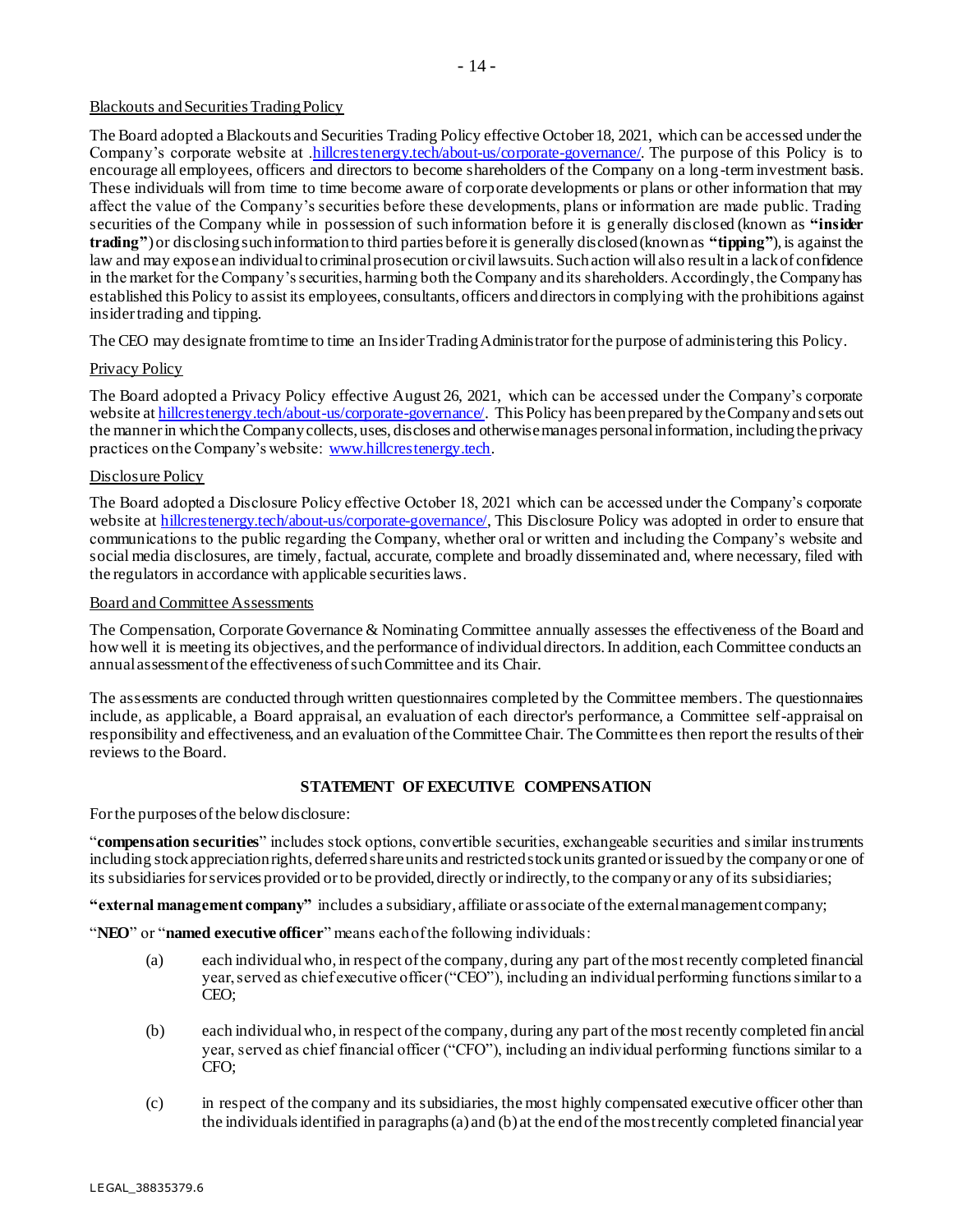whose total compensation was more than \$150,000, as determined in accordance with Form 51-102F6V *Statement of Executive Compensation -Venture Issuers*, for that financial year;

(d) each individual who would be a named executive officer under paragraph (c) but for the fact that the individual was not an executive officer of the company, and was not acting in a similar capacity, at the end of that financial year.

# **DIRECTOR AND NAMED EXECUTIVE COMPENSATION**

During financial year ended December 31, 2021, based on the definition above, the NEOs of the Company were: Michael Krzus, Executive Chairman and director, Donald J. Currie, Chief Executive Officer, President and director, Raj Clair, Chief Financial Officer, and Aaron Triplett, former Chief Financial Officer and Corporate Secretary. The directors who were not NEOs during the financial year ended December 31, 2021, were Thomas Milne, David M.R. Stone, Robert Lambert, Kylie Dickson and David Farrell.

During financial year ended December 31, 2020, based on the definition above, the NEOs of the Company were: Michael Krzus, Executive Chairman and director, Donald J. Currie, Chief Executive Officer and director, and Aaron Triplett Chief Financial Officer and Corporate Secretary. The directors who were not NEOs during the financial year ended December 31, 2020, were Thomas Milne, David M.R. Stone and Robert Lambert.

### **Table of Compensation, Excluding Compensation Securities in Financial Years ended December 31, 2021 and December 31, 2020**

The following table of compensation, excluding options and other compensation securities, provides a summary of the compensation paid by the Company to NEOs and directors of the Company who were not NEOs for the completed financial years ended December 31, 2021 and December 31, 2020. Options and other compensation securities are disclosed under the heading "**Stock Options and Other Compensation Securities**" of this Information Circular.

| Table of compensation excluding compensation securities |      |                                                                   |                     |                                                   |                                |                                              |                                     |  |
|---------------------------------------------------------|------|-------------------------------------------------------------------|---------------------|---------------------------------------------------|--------------------------------|----------------------------------------------|-------------------------------------|--|
| Name and<br>position                                    | Year | Salary,<br>consulting<br>fee,<br>retainer or<br>commission<br>\$) | <b>Bonus</b> $(\$)$ | Commi<br><b>ttee or</b><br>meetin<br>gfees<br>\$) | Value of<br>perquisites<br>\$) | Value of all<br>other<br>compensation<br>\$) | <b>Total</b><br>compensation<br>\$) |  |
| Michael Krzus <sup>(1)</sup><br>Executive               | 2021 | \$188,125                                                         | $$40,000^{(11)}$    | Nil                                               | Nil                            | Nil                                          | \$228,125                           |  |
| Chairman and<br>Director                                | 2020 | \$87,424                                                          | Nil                 | <b>Nil</b>                                        | Nil                            | Nil                                          | \$87,424                            |  |
| Donald J. Currie <sup>(2)</sup><br>CEO, Director and    | 2021 | \$188,125                                                         | \$40,000            | Nil                                               | Nil                            | Nil                                          | \$228,125                           |  |
| former Chairman                                         | 2020 | \$190,000                                                         | Nil                 | Nil                                               | Nil                            | Nil                                          | \$190,000                           |  |
| Aaron Triplett <sup>(3)</sup><br>Former CEO and         | 2021 | \$50,000                                                          | Nil                 | Nil                                               | Nil                            | Nil                                          | \$50,000                            |  |
| Corporate<br>Secretary                                  | 2020 | \$60,000                                                          | Nil                 | <b>Nil</b>                                        | Nil                            | Nil                                          | \$60,000                            |  |
| Raj Clair <sup>(4)</sup><br><b>CFO</b>                  | 2021 | \$53,942                                                          | $$7,500^{(11)}$     | Nil                                               | Nil                            | Nil                                          | \$61,442                            |  |
|                                                         | 2020 | N/A                                                               | N/A                 | N/A                                               | N/A                            | N/A                                          | N/A                                 |  |
| David M.R.<br>Stone <sup>(5)</sup>                      | 2021 | \$11,458                                                          | Nil                 | <b>Nil</b>                                        | Nil                            | Nil                                          | \$11,458                            |  |
| <b>Former Director</b>                                  | 2020 | Nil                                                               | Nil                 | Nil                                               | Nil                            | Nil                                          | Nil                                 |  |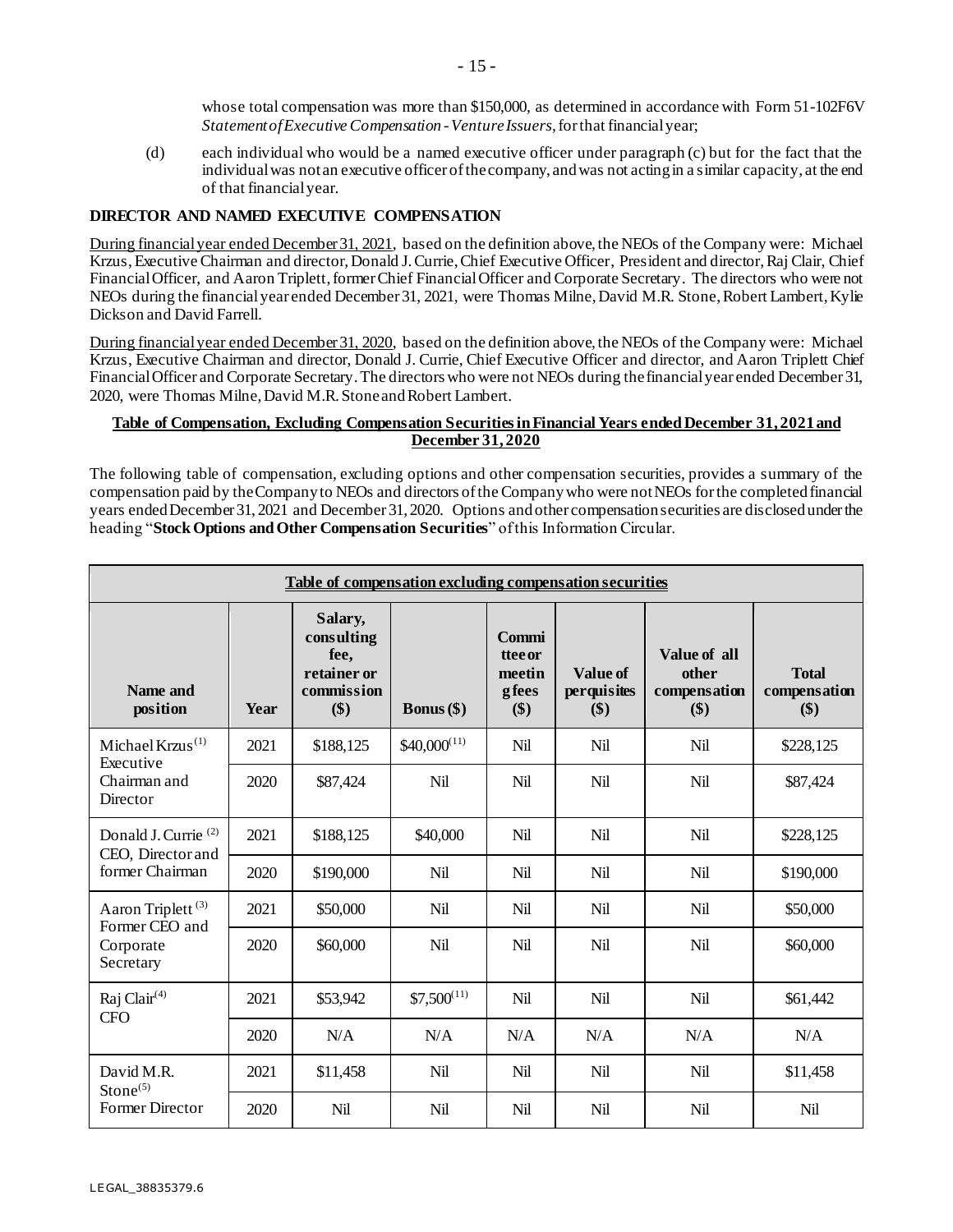| Table of compensation excluding compensation securities |      |                                                                   |                     |                                                   |                                       |                                              |                                     |  |
|---------------------------------------------------------|------|-------------------------------------------------------------------|---------------------|---------------------------------------------------|---------------------------------------|----------------------------------------------|-------------------------------------|--|
| Name and<br>position                                    | Year | Salary,<br>consulting<br>fee,<br>retainer or<br>commission<br>\$) | <b>Bonus</b> $(\$)$ | Commi<br><b>ttee or</b><br>meetin<br>gfees<br>\$) | <b>Value of</b><br>perquisites<br>\$) | Value of all<br>other<br>compensation<br>\$) | <b>Total</b><br>compensation<br>\$) |  |
| Thomas J. Milne<br>Director                             | 2021 | \$18,750                                                          | Nil                 | Nil                                               | Nil                                   | Nil                                          | \$18,750                            |  |
|                                                         | 2020 | Nil                                                               | Nil                 | Nil                                               | Nil                                   | Nil                                          | Nil                                 |  |
| Robert Lambert<br>Director                              | 2021 | \$15,000                                                          | Nil                 | Nil                                               | Nil                                   | Nil                                          | \$15,000                            |  |
|                                                         | 2020 | Nil                                                               | Nil                 | Nil                                               | Nil                                   | Nil                                          | Nil                                 |  |
| Kylie Dickson <sup>(6)</sup>                            | 2021 | \$21,564                                                          | Nil                 | Nil                                               | Nil                                   | Nil                                          | \$21,564                            |  |
| Director                                                | 2020 | N/A                                                               | N/A                 | N/A                                               | N/A                                   | N/A                                          | N/A                                 |  |
| David Farrell <sup>(7)</sup><br>Director                | 2021 | \$8,333                                                           | Nil                 | Nil                                               | Nil                                   | Nil                                          | \$8,333                             |  |
|                                                         | 2020 | N/A                                                               | N/A                 | N/A                                               | N/A                                   | N/A                                          | N/A                                 |  |

Notes:

(1) Mr. Krzus was appointed Executive Chairman of the Company on August 19, 2015.<br>(2) Mr. Currie was appointed CEO and a director of the Company on July 10, 2010, and was

Mr. Currie was appointed CEO and a director of the Company on July 10, 2010, and was appointed President of the Company on September 16, 2021.

(3) Mr. Triplett served as the CFO and Corporate Secretary of the Company from January 1, 2020 to August 31, 2021.

(4) Ms. Clair was appointed the CFO of the Company on September 1, 2021.<br>(5) David M P, Stone served as a director of the Company from July 18, 2007.

David M.R. Stone served as a director of the Company from July 18, 2007 to September 16, 2021.

(6) Kylie Dickson was appointed a director of the Company on April 9, 2021.

(7) David Farrell was elected a director of the Company on September 16, 2021.

# **Oversight and Description of Director and NEO Compensation**

As referenced in this Information Circular, a Compensation, Corporate Governance & Nominating Committee Charter was adopted by the Board effective August 28, 2021. This Charter can be accessed on the Company's corporate website at [hillcrestenergy.tech/about-us/corporate-governance/](https://hillcrestenergy.tech/about-us/corporate-governance/)

#### Elements ofthe Compensation Program

Executive compensationis setto attract and retain the best available talentwhile efficiently utilizing available resources. The Company compensates executive managementwith a package typically includinga base salary ("**Base Salary**"), anincentive compensation plan ("**Incentive Compensation**") and equity compensation (the "**Equity Compensation**") designed to be competitive with comparable employers. In considering executive management's compensation, the Board takes into consideration the financial condition of the Company. The Base Salary is set in comparison to the comparable positions in the market and in the industry, the Incentive Compensation is used as a short-termincentive to achieve Company objectives, and the Equity Compensation is designed to allow the participants to enjoy the benefits of any increase in company valuation and share price, should such an increase occur. Executive compensation is designed to reward activities and achievements that are aligned with the long-term interests of the Company's shareholders.

The Base Salary, Incentive Compensation and Equity Compensation forthe Company's NEOs,including the CEO and the CFO is determined by the Company's Corporate Governance & Nominating Committee and approved by the Board. The Compensation, Corporate Governance & Nominating Committee sets the compensation of the NEOs using generally available market data and their combined industry experience. The Compensation, Corporate Governance & Nominating Committee delegates to the CEO the responsibility to set the compensation packages for all other senior management and staff other than the CEO and CFO.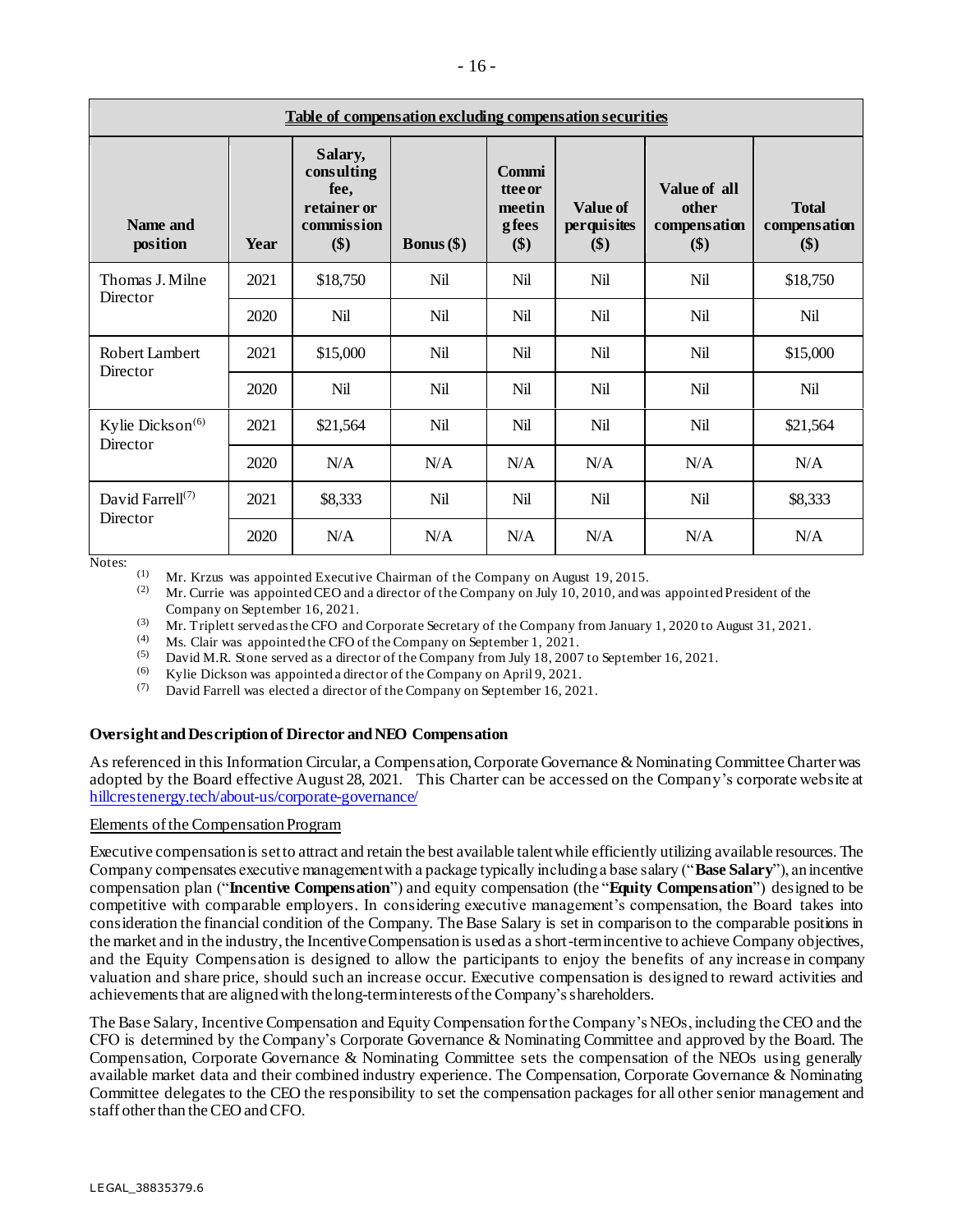The Compensation, Corporate Governance & Nominating Committee is responsible for executive and director compensation, including reviewing and recommending director compensation, overseeing the Company's base compensation structure and equity- based compensation program, recommending compensation of the Company's officers and employees, and evaluating the performance of officers generally andin light of annualgoals and objectives.

The Compensation, Corporate Governance & Nominating Committee also assumes responsibility for reviewing and monitoring the long-range compensation strategy for the Company's senior management. The Compensation, Corporate Governance & Nominating Committee reviews the compensation of senior management on an annual basis taking into account compensation paid by otherissuers of similarsize and activity.

### Philosophy andObjectives

The Company is a junior exploration and production company with limited resources and sales that are greatly impacted by oil and gas commodity prices. The compensation program for the senior management of the Company is designed within this context with a view that the level and formof compensation achieves certain objectives, including:

- (a) attractingandretainingqualified executives;
- (b)motivating theshort andlong-termperformanceoftheseexecutives; and
- (c) better aligningtheirinterests with thoseoftheCompany'sshareholders.

In compensating its senior management, the Company has employed a combination of base salary and equity participation through its Option Plan (described below) and its RSU Plan (described below). Recommendations for senior management compensation are presented to the Board forreview.

#### Base Salary or Consulting Fees

In the Board's view, paying base salaries which are reasonable in relation to the level of service expected while remaining competitive in the markets in which the Company operates is a first step to attracting and retaining qualified and effective executives.

Base salary ranges for the executive officers are determined upon a review of companies, which were of the same size as the Company, at the same stage of development as the Company and considered comparable to the Company.

In determining the base salary of an executive officer, the Board considers the following factors:

- (a) the particularresponsibilities relatedto theposition;
- (b) salaries paidbyother companiesin theoilproducingindustry whichwere similarin size as the Company;
- (c) the experience level ofthe executive officer;
- (d) the amount oftime and commitment which theexecutiveofficer devotestothe Company; and
- (e) the executive officer's overall performance and performance in relation to the achievement of corporatemilestones and objectives.

# **Related Party Transactions**

# **Financial Year ended December 31, 2021**

The following summarizes the Company's related party transactions during the years ended December 31, 2021 and 2020. Key management personnel included the Chief Executive Officer ("CEO"), Chief Financial Officer ("CFO"), and directors and officers and companies controlled or significantly influenced by them:

#### Key management compensation

|                                                       | <b>Year Ended</b> |              |
|-------------------------------------------------------|-------------------|--------------|
|                                                       | December 31,      | December 31, |
|                                                       | 2021              | 2020         |
|                                                       | (\$)              | \$)          |
| Management salaries, consulting fees and bonuses paid |                   |              |
| or accrued to officers or corporations controlled by  |                   |              |
| officers of the Company                               | 873,987           | 415,301      |
| Director fees paid or accrued to directors            | 92,606            |              |
| Share-based compensation                              | 4,450,914         | 271,706      |
|                                                       | 5,417,507         | 687,007      |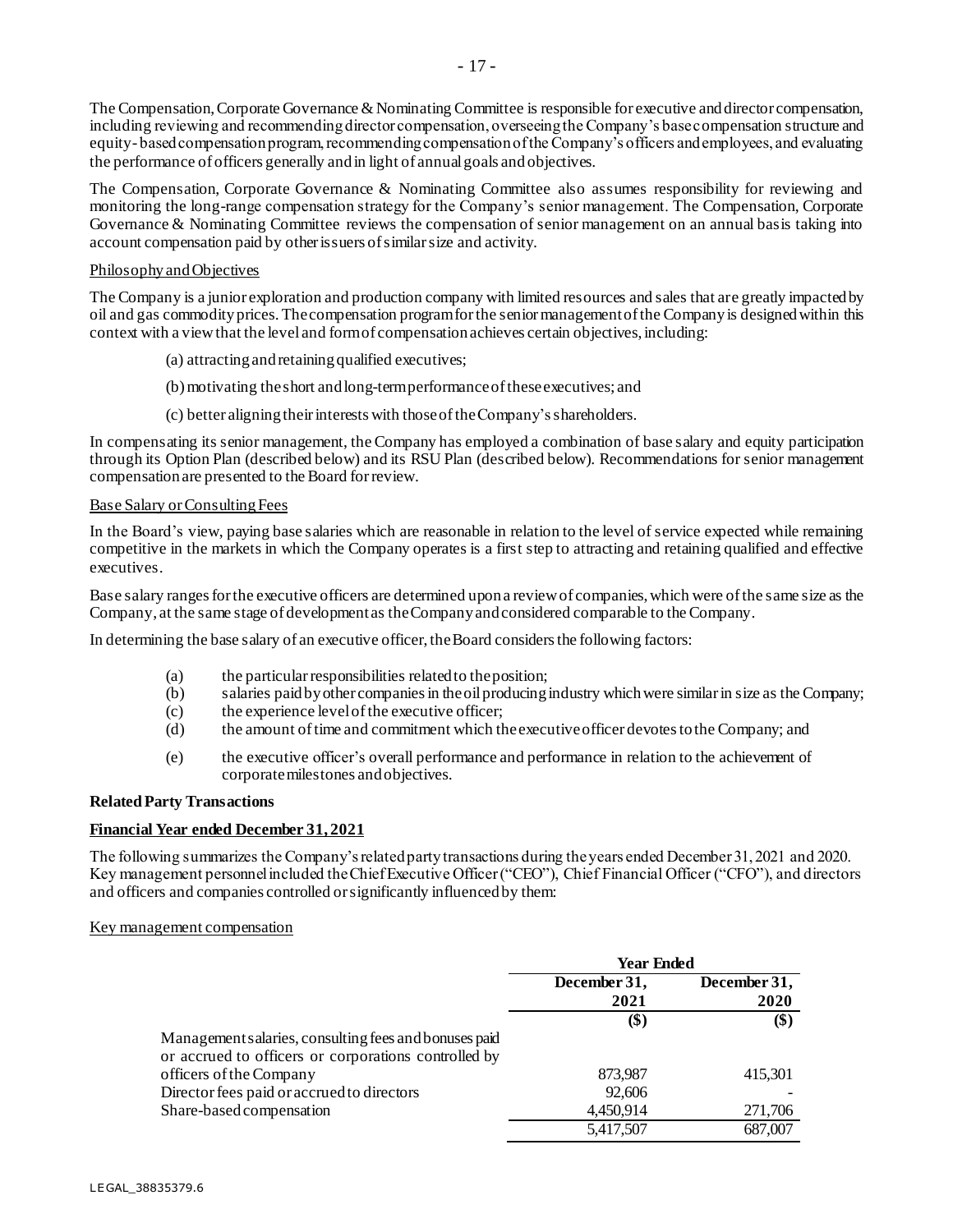- a) As at December 31, 2021, the Company was owed \$Nil (December 31, 2020 \$129,805) from the Chief Executive Officer.
- b) As at December 31, 2021, the Company had accrued \$107,500 (December 31, 2020 \$Nil) in bonuses that were payable to the Company's Executive Chairman, Chief Technology Officer, Chief Operating Officer and Chief Financial Officer, which were paid out in 2022

Also refer to note 9 in the Company's consolidated financial statements for the years ended December 31, 2021 and December 31, 2020.

### Bonus Incentive Compensation

The Company's objective is to achieve certain strategic objectives and milestones. The Board considers executive bonus compensation dependentupon the Company meetingthose strategic objectives and milestones and sufficientcash resources being available for the granting of bonuses. The Board approves executive bonus compensation dependent upon compensation levels based on recommendations of the CEO. Such recommendations are generally based on information provided by issuersthat are similarin size and scopeto theCompany's operations.

### Equity Participation

The Company believes that encouraging its executives and employees to become shareholders is the best way of aligning theirinterests with those ofits shareholders.Equity participation is accomplishedthrough the Company'sshare optionplan and its restricted share unit plan. Stock options and RSUs are granted to executives and employees taking into account a number of factors, including the amount and term of Options and RSUs previously granted,base salary and bonuses and competitive factors. The amounts and terms of Options and RSUs granted are determined by the Compensation, Corporate Governance & Nominating Committee based on recommendations put forward by the CEO. Due to the Company's limited financial resources, the Company emphasizes the provisions of Option and RSU grants to maintain executive motivation.

### **Compensation Review Process**

### *Risks Associated with the Company'sCompensation Program*

The Company's directors consider the risks to the Company associated with decisions regarding the Company's compensation program. The Company intends to further formalize its compensation policies and practices and will take into consideration the implications of the risks associated with the Company's compensation programand howit might mitigate those risks.

The Company did not retain a compensation consultant during financial year ending December 31, 2021.

#### *Benefits andPerquisites*

The Company does not, as of the date of this Information Circular, offer any benefits or perquisites to its directors and NEOs other than potential grants of Options and RSUs as otherwise disclosed and discussed herein.

#### *Hedging by Directors orNEOs*

The Company has not, to date, adopted a policy restricting its executive officers and directors from purchasing financial instruments, including, for greater certainty, prepaid variable forward contracts, equity swaps, collars, or units of exchange funds, which are designed to hedge or offset a decrease in market value of equity securities granted as compensation or held, directly or indirectly, by executive officers or directors. The Company is not, however, aware of any directors of officers having entered into this type of transaction

As of the date of this Information Circular, entitlement to grants of Options under the Company's share option plan and RSUs under the Company's restricted share unit plan are the only equity security elements awarded by the Company to its executive officers and directors.

#### **Stock Options and Other Compensation Securities**

# **10% "rolling" Stock Option Plan (Option-Based Awards)**

The Company has in place a 10% "rolling" stock option plan which was approved for adoption by the shareholders of the Company at the Company's September 16, 2021 annualgeneralmeeting (the "**OptionPlan**") A copy ofthe Option Plan is attachedas Schedule "B" to the InformationCircular dated August 10, 2021 and can be accessedunderthe Company's SEDAR corporate website [at www.sedar.com.](http://www.sedar.com/)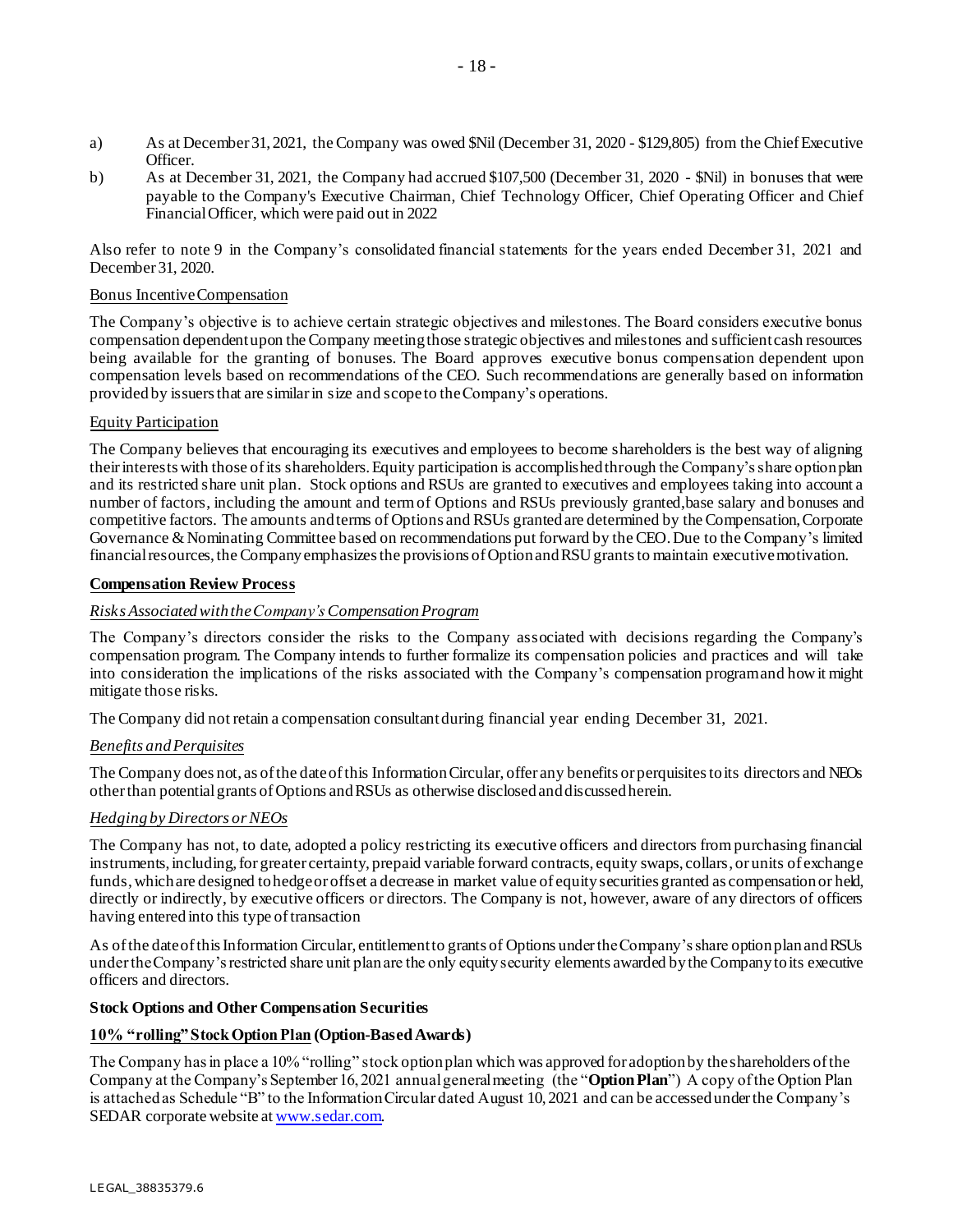There are currently 16,350,000 issued and outstanding stock options at the date of this Information Circular.

The Option Plan provides for a total of 10% of the issued and outstanding Common Shares available for issuance thereunder.

The purpose of the Option Plan is to allow the Company to grant stock options to directors, officers, employees and consultants, as additional compensation, and as an opportunity to participate in the success of the Company. The granting of such stock options ("**Options**") is intended to align the interests of such persons with that of the Company's shareholders.

### *Material Termsto the Option Plan*

The following information is intended to be a brief description of the Option Plan and is qualified in its entirety by the full text of the New Stock Option Plan:

- (1) persons who are consultants to the Company or its affiliates, or who are providing services to the Company or its affiliates, are eligible to receive grants of Options under the Option Plan;
- (2) Options granted under the Option Plan are non-assignable, and non-transferable;
- (3) an Option granted to any consultants will expire within 30 days after the date the Option Holder (as defined in the Option Plan) ceases to be employed by or provide services to the Company unless the Option Holder ceases to be hold such position as a result of (i) termination for cause; (ii) resigning his or her position; or (iii) an order made by any regulatory authority having jurisdiction to so order, in which case the expiry date of the date the Option Holder ceases to hold such position;
- (4) if an Option Holder dies, any Options held by such Option Holder shall pass to the personal representative of the Option Holder and shall be exercisable by the personal representative on or before the date which is the earlier of one year following the date of death and the applicable Expiry Date;
- (5) the exercise price of each Option will be set by the Board on the effective date of the Option and will not be less than the Market Value (as defined in the New Stock Option Plan); and
- (6) the vesting schedule for an option, if any, shall be determined by the Board and shall be set out in the Option Certificate (as defined in the Option Plan) issued in respect of the Option.

#### **10% "rolling" Restricted Share Unit Plan (Share-Based Awards)**

The Company has in place a 10% "rolling" stock option plan which was approved for adoption by the shareholders of the Company at the Company's September 16, 2021 annual general meeting (the "**RSU Plan**") A copy of the RSU Plan is attached as Schedule "C" to the Information Circular dated August 10, 2021 and can be accessed under the Company's SEDAR corporate website a[t www.sedar.com.](http://www.sedar.com/)

There are currently 2,387,500 issued and outstanding restricted share units at the date of this Information Circular.

The maximum number of Common Shares made available forissuance pursuant to the RSUPlan shallbe determined from time to time, subjectto adjustments as providedin the RSUPlan. The RSUPlan is a "rolling" plan andtherefore whenRSUs are cancelled (whether or not upon payment with respect to vested RSUs) or terminated, Common Shares shall automatically be available forissuancepursuant tothe RSUPlan.

The RSU Plan is a plan which reserves forthe grant ofRSUs to a maximum of 10% of the issuedand outstandingcommon shares. The New RSU Plan is a "rolling plan" and therefore whenRSUs are cancelled (whether or not uponpayment with respect to vested RSUs) or terminated, Common Shares shall automatically be available for issuance pursuant to the RSU Plan.

The purposeofthe RSUPlan is to provide the Company with a sharerelated mechanismto enable the Companyto attract, retain and motivate qualified directors, officers, employees and other service providers, to reward directors, officers, employees and otherservice providers fortheir contribution toward the longtermgoals ofthe Company andto enable and encouragesuch individualsto acquire shares ofthe Companyas long terminvestments.

#### *Material Terms to the RSU Plan*

The following information is intended to be a brief description of the RSU Plan and is qualified in its entirety by the full text of the RSU Plan:

The common shares reserved for issuance under the RSU Plan will not be deducted from the number of common shares issuable under the Company's Option Plan. However, the percentage limitations on insiders (as a group), on any one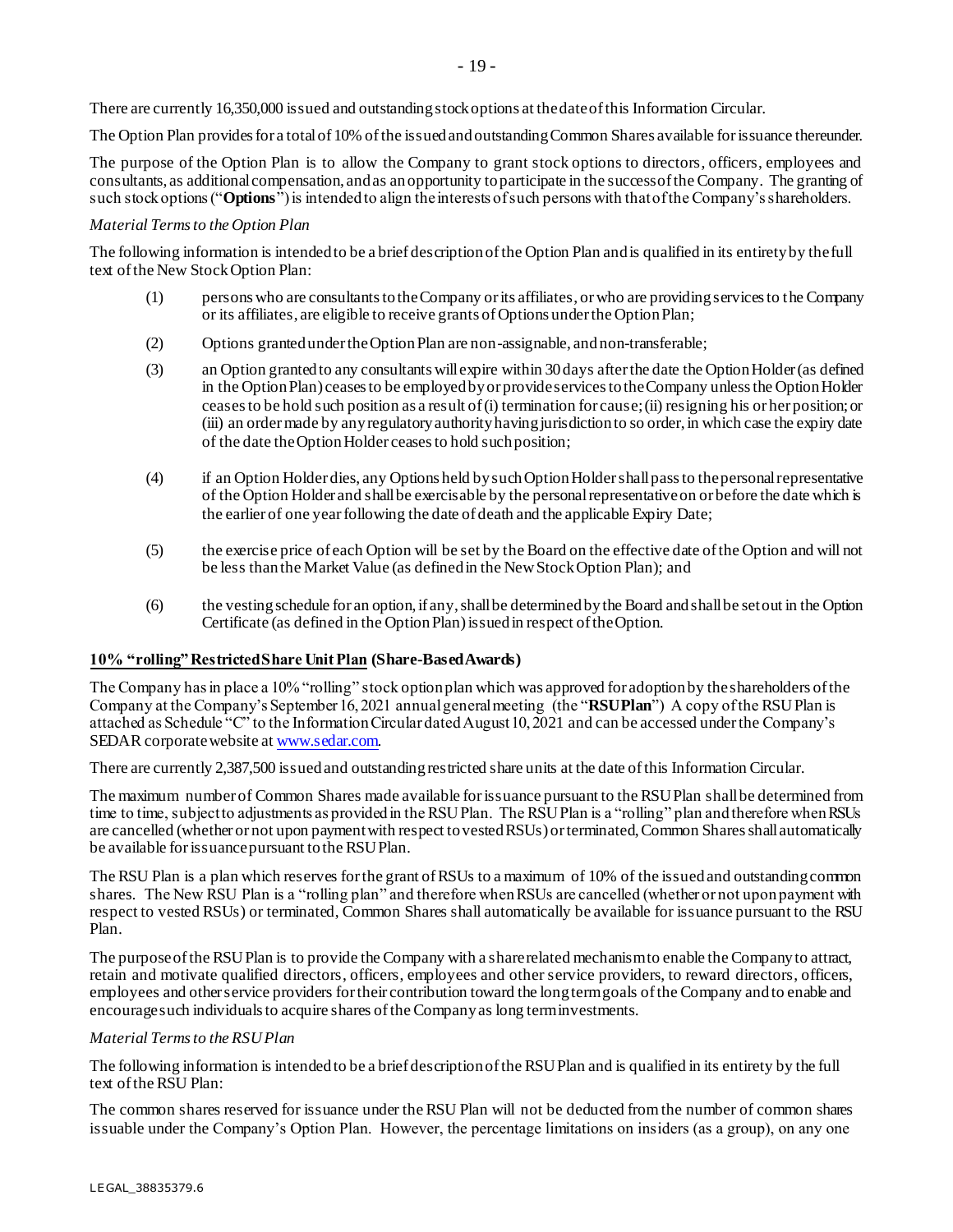eligible persons and on consultants apply to the RSU Plan and the Option Plan in aggregate. For insiders (as a group), subject to approval by disinterested shareholders of the Company or other requirements of applicable CSE Exchange Policies, (i) the aggregate number of common shares reserved for issuance under the RSU Plan, the Option Plan and any other share based compensation arrangements for insiders (as a group) at any point in time may not exceed 20% of the issued and outstanding common shares from time to time, and (ii) the maximum number of RSUs and Options that may be granted to insiders (as a group) under the RSU Plan, the Option Plan, together with any other share based compensation arrangements, within a 12-month period, may not exceed 20% of the issued and outstanding common shares calculated on the grant or award date. Subject to this 20% limitation, with the RSU Plan and the Option Plan available, the Company will have the flexibility to grant and award insiders any combination of RSUs and options as appropriate and determined by the Company.

All Directors, Employees and Consultants (as defined in the RSU Plan) of the Company and its related entities ("**Eligible Persons**") are eligible to participate in the New RSU Plan (as "**Participants**"), though the Company reserves theright to restrict eligibility or otherwise limit the number of persons eligible for participation in the RSU Plan at any time. Eligibility to participate in the RSU Plan does not confer upon any person a right to receive an award of RSUs.

**Subject to certain restrictions, the Compensation and Corporate Governance Committee (the "Committee") can, from time to time, award RSUs in its discretion to any Eligible Persons. RSUs will be credited to an account maintained for each Participant on the books of the Company as of the award date. The number of RSUs to be credited to each Participant's account in respect of a fiscal year shall be determined by dividing: (a) the dollar** amount of the portion of the Participant's compensation which the Committee, in its sole discretion, determines to **be paid as RSUs; by (b) the Fair Market Value (as defined in the New RSU Plan) per Common Share on the award date.** 

Any fractional RSUs resulting from such calculations shall be rounded to the nearest whole number. For greater certainty, a fractional entitlement that is equal to or greater than 0.5 shall be rounded up to the next greater whole number and a fractional entitlementthat is lessthan0.5 shallbe rounded down to the next lesserwhole number.

The RSUs shall have a term, which shall be determined by the Committee on the date of award of the RSUs, which term shall not exceed ten years from the award date.

Each award of RSUs vests on the date(s) and/or the satisfaction of the Performance Criteria (each a "**Vesting Date**") specified by the Committee on the award date and reflected in the applicable Award Notice (as defined in the RSU Plan).

# **Outstanding Compensation Securities**

The following table sets forth incentive stock options under the Company's Share Option Plan (option-based awards) and restricted share units under the Company's Restricted Share Unit Plan (share-based awards) thatwere outstanding toNEOs and directors of the Company as at December 31, 2021.

| Name and<br>position                   | Type of<br>compensation<br>security | Number of<br>compensation<br>securities,<br>number of<br>underlying<br>securities,<br>and<br>percentage of<br>class | Date of<br>issue or<br>grant<br>(y/m/d) | Issue,<br>conversion<br>or exercise<br>price<br>$(3)^{(1)}$ | Closing<br>price of<br>security or<br>underlying<br>security on<br>date of<br>grant<br>$($ \$) | Closing<br>price of<br>security or<br>underlying<br>security at<br>vearend<br>(S) | <b>Expiry date</b><br>(y/m/d) |
|----------------------------------------|-------------------------------------|---------------------------------------------------------------------------------------------------------------------|-----------------------------------------|-------------------------------------------------------------|------------------------------------------------------------------------------------------------|-----------------------------------------------------------------------------------|-------------------------------|
| Donald J. Currie (1)<br>CEO, President | Options                             | 1,300,000<br>8%                                                                                                     | 2020-07-08                              | \$0.050                                                     | \$0.050                                                                                        | \$0.185                                                                           | 2025-07-08                    |
| and Director                           |                                     | 2,000,000<br>12%                                                                                                    | $2021 - 04 - 08$                        | \$0.240                                                     | \$0.240                                                                                        | \$0.185                                                                           | 2026-04-08                    |
|                                        | <b>RSUs</b>                         | 750,000<br>12%                                                                                                      | $2021 - 12 - 10$                        | N/A                                                         | \$0.195                                                                                        | \$0.185                                                                           | N/A                           |
| Michael Krzus <sup>(2)</sup>           | Options                             | 2,000,000                                                                                                           | 2021-04-08                              | \$0.240                                                     | \$0.240                                                                                        | \$0.185                                                                           | 2026-04-08                    |
| Executive<br>Chairman and<br>Director  | <b>RSUs</b>                         | 12%<br>750,000<br>12%                                                                                               | $2021 - 12 - 10$                        | N/A                                                         | \$0.195                                                                                        | \$0.185                                                                           | N/A                           |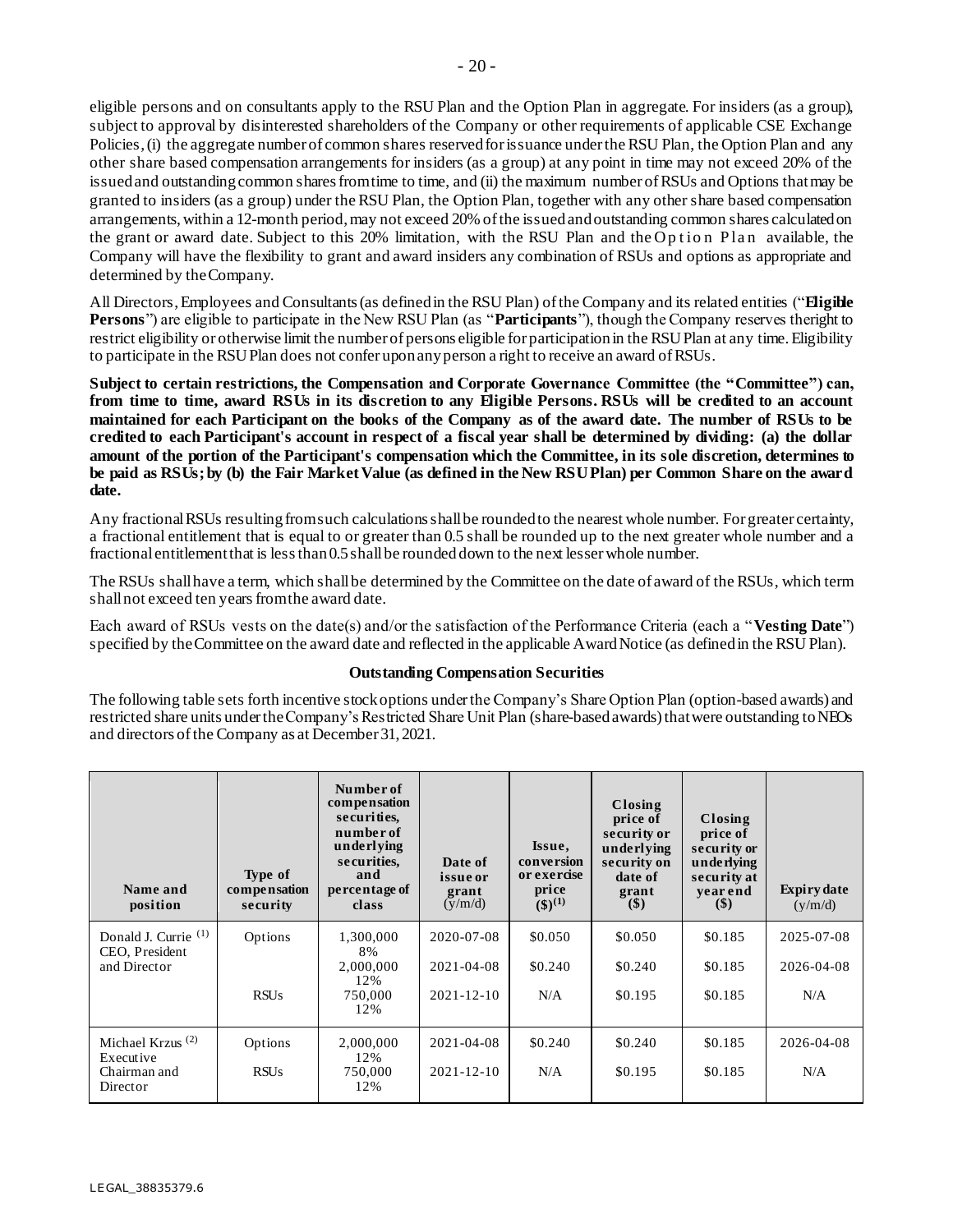| Name and<br>position                   | Type of<br>compensation<br>security | Number of<br>compensation<br>securities,<br>number of<br>underlying<br>securities,<br>and<br>percentage of<br>class | Date of<br>issue or<br>grant<br>(y/m/d) | Issue,<br>conversion<br>or exercise<br>price<br>$(3)^{(1)}$ | Closing<br>price of<br>security or<br>underlying<br>security on<br>date of<br>grant<br>\$) | Closing<br>price of<br>security or<br>underlying<br>security at<br>vearend<br>\$) | <b>Expiry date</b><br>(y/m/d) |
|----------------------------------------|-------------------------------------|---------------------------------------------------------------------------------------------------------------------|-----------------------------------------|-------------------------------------------------------------|--------------------------------------------------------------------------------------------|-----------------------------------------------------------------------------------|-------------------------------|
| Raj Clair <sup>(3)</sup><br><b>CFO</b> | Options                             | 500,000<br>3%                                                                                                       | 2021-08-30                              | \$0.200                                                     | \$0.200                                                                                    | \$0.185                                                                           | 2026-08-30                    |
|                                        | <b>RSUs</b>                         | 112,500<br>2%                                                                                                       | $2021 - 12 - 10$                        | N/A                                                         | \$0.195                                                                                    | \$0.185                                                                           | N/A                           |
| David M.R. Stone<br>former Director    | Options                             | 800,000<br>5%                                                                                                       | 2020-07-08                              | \$0.050                                                     | \$0.050                                                                                    | \$0.185                                                                           | 2025-07-08                    |
|                                        |                                     | 700,000<br>4%                                                                                                       | 2021-04-08                              | \$0.240                                                     | \$0.240                                                                                    | \$0.185                                                                           | 2026-04-08                    |
| Thomas J. Milne<br>Director            | Options                             | 1,050,000<br>6%                                                                                                     | 2020-07-08                              | \$0.050                                                     | \$0.050                                                                                    | \$0.185                                                                           | 2025-07-08                    |
|                                        |                                     | 700,000<br>4%                                                                                                       | 2021-04-08                              | \$0.240                                                     | \$0.240                                                                                    | \$0.185                                                                           | 2026-04-08                    |
| Robert Lambert<br>Director             | Options                             | 700,000<br>4%                                                                                                       | 2021-04-08                              | \$0.240                                                     | \$0.240                                                                                    | \$0.185                                                                           | 2026-04-08                    |
| Kylie Dickson<br>Director              | Options                             | 500,000<br>3%                                                                                                       | 2021-04-08                              | \$0.240                                                     | \$0.240                                                                                    | \$0.185                                                                           | 2026-04-08                    |
| David Farrell<br>Director              | Options                             | 500,000<br>3%                                                                                                       | $2021 - 09 - 16$                        | \$0.200                                                     | \$0.200                                                                                    | \$0.185                                                                           | 2026-09-16                    |

Notes:

(1) Mr. Currie redeemed 750,000 RSUs on April 13, 2022.

(2) Mr. Krzus redeemed 750,000 RSUs on April 13, 2022.

(3) Ms. Clair redeemed 112,500 RSUs on April 13, 2022.

# **Exercise ofCompensation Securities byNEOs and Directors**

The following table sets out each exercise by a director or NEO of compensation securities during the financial year ended December 31, 2021:

| Name and<br>position                                   | Type of<br>compensation<br>security | Number of<br>underlying<br>securities<br>exercised | Exercise<br>price<br>per<br>security<br>$(\$)$ | Date of<br>exercise  | Closing<br>price of<br>security on<br>date of<br>exercise<br>$(\$)$ | <b>Difference</b><br>between<br>exercise price<br>and closing<br>price on date of<br>exercise<br>$(\$)$ | <b>Total value</b><br>on exercise<br>date<br>\$) |
|--------------------------------------------------------|-------------------------------------|----------------------------------------------------|------------------------------------------------|----------------------|---------------------------------------------------------------------|---------------------------------------------------------------------------------------------------------|--------------------------------------------------|
| Donald J. Currie<br>CEO, President<br>and Director     | <b>RSUs</b>                         | 4,000,000                                          | N/A                                            | 04/13/21             | \$0.370                                                             | \$0.370                                                                                                 | \$1,480,000                                      |
| Michael Krzus<br>Executive<br>Chairman and<br>Director | Options<br><b>RSUs</b>              | 1,300,000<br>4,000,000                             | \$0.050<br>N/A                                 | 03/09/21<br>04/13/21 | \$0.235<br>\$0.370                                                  | \$0.185<br>\$0.370                                                                                      | \$240,500<br>\$1,480,000                         |
| David Farrell<br>Director                              | Options<br><b>RSUs</b>              | 350,000<br>500,000                                 | \$0.050<br>N/A                                 | 05/04/21<br>05/05/21 | \$0.20<br>\$0.20                                                    | \$0.15<br>\$0.20                                                                                        | \$52,500<br>\$100,000                            |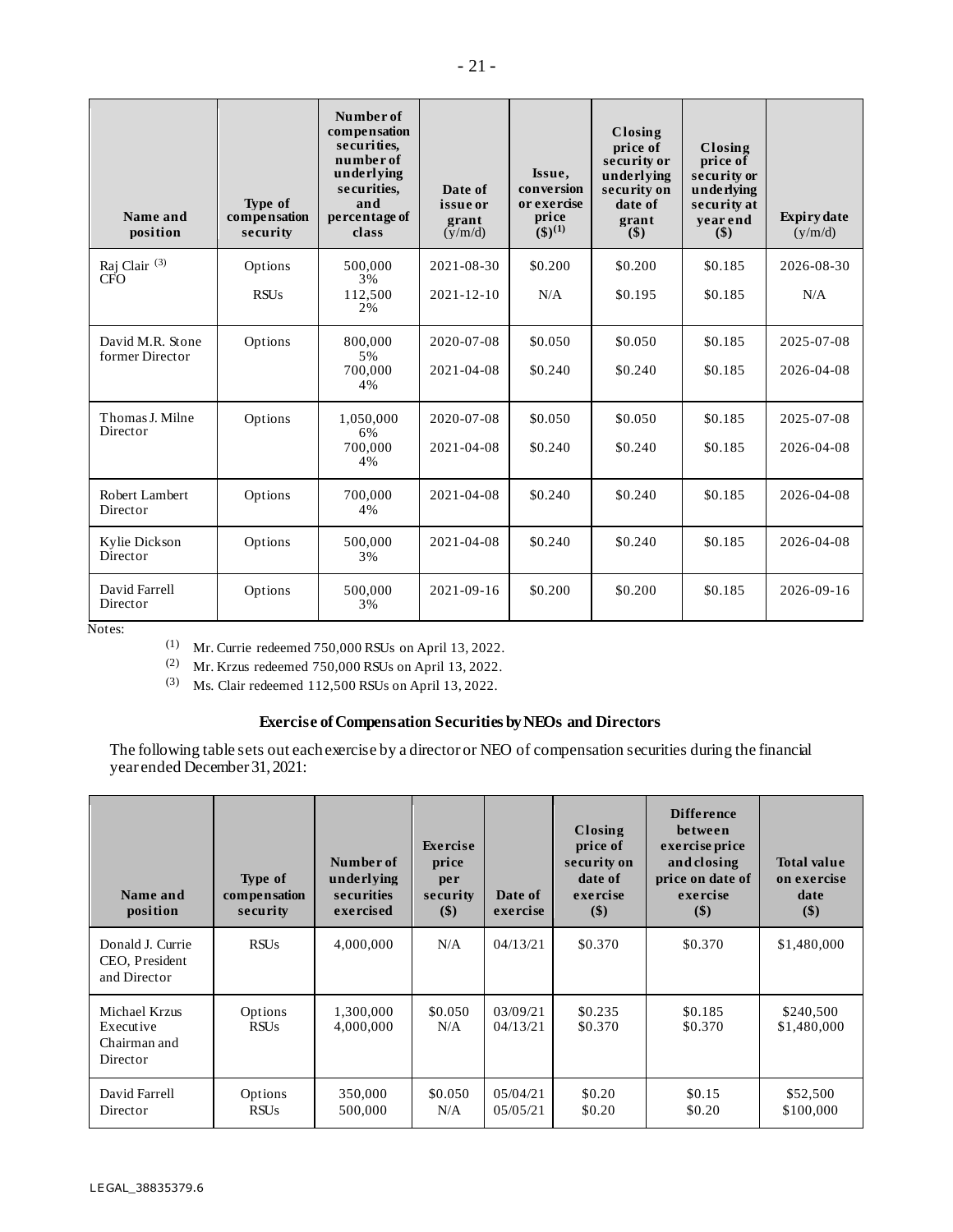| Name and<br>position                                              | Type of<br>compensation<br>security | Number of<br>underlying<br>securities<br>exercised | Exercise<br>price<br>per<br>security<br>\$) | Date of<br>exercise              | Closing<br>price of<br>security on<br>date of<br>exercise<br>$(\$)$ | <b>Difference</b><br>between<br>exercise price<br>and closing<br>price on date of<br>exercise<br>\$) | <b>Total value</b><br>on exercise<br>date<br>\$) |
|-------------------------------------------------------------------|-------------------------------------|----------------------------------------------------|---------------------------------------------|----------------------------------|---------------------------------------------------------------------|------------------------------------------------------------------------------------------------------|--------------------------------------------------|
| Aaron Triplett<br>former CFO and<br>former Corporate<br>Secretary | Options                             | 600,000                                            | \$0.050                                     | 09/08/21                         | \$0.175                                                             | \$0.125                                                                                              | \$75,000                                         |
| Robert Lambert<br>Director                                        | Options<br>Options<br><b>RSUs</b>   | 300,000<br>800,000<br>400,000                      | \$0.050<br>\$0.050<br>N/A                   | 05/14/21<br>05/14/21<br>04/13/21 | \$0.200<br>\$0.200<br>\$0.370                                       | \$0.150<br>\$0.150<br>\$0.370                                                                        | \$45,000<br>\$120,000<br>\$148,000               |
| David M.R. Stone<br>former Director                               | Options<br><b>RSUs</b>              | 350,000<br>400,000                                 | \$0.050<br>N/A                              | 03/08/21<br>04/13/21             | \$0.220<br>\$0.370                                                  | \$0.170<br>\$0.370                                                                                   | \$59,500<br>\$148,000                            |
| Tom Milne<br>Director                                             | <b>RSUs</b>                         | 400,000                                            | N/A                                         | 04/13/21                         | \$0.370                                                             | \$0.370                                                                                              | \$148,000                                        |

# **Employment, Consulting and Management Agreements**

The Company has an employment agreement with Raj Clair, Chief Financial Officer, summarized below:

Executive Employment Agreement effective July 21, 2021, with Raj Clair to serve as the Company's CFO for a base salary of \$120,000 per annum plus eligibility to participate in the Company's benefits plan and Incentive Plans. If Ms. Clair's employment is terminated without just cause, she will be entitled to 1 months' notice or base salary in lieu of such notice, plus one additional months' notice or base salary in lieu of notice for each year of completed service up to a maximum of 12 months' notice with unvested and awarded incentive compensation under the Company's Investment Plans vesting immediately.

# **Pension Disclosure**

The Company has no pension plan arrangements or benefits with respect to any of its NEOs, directors or employees.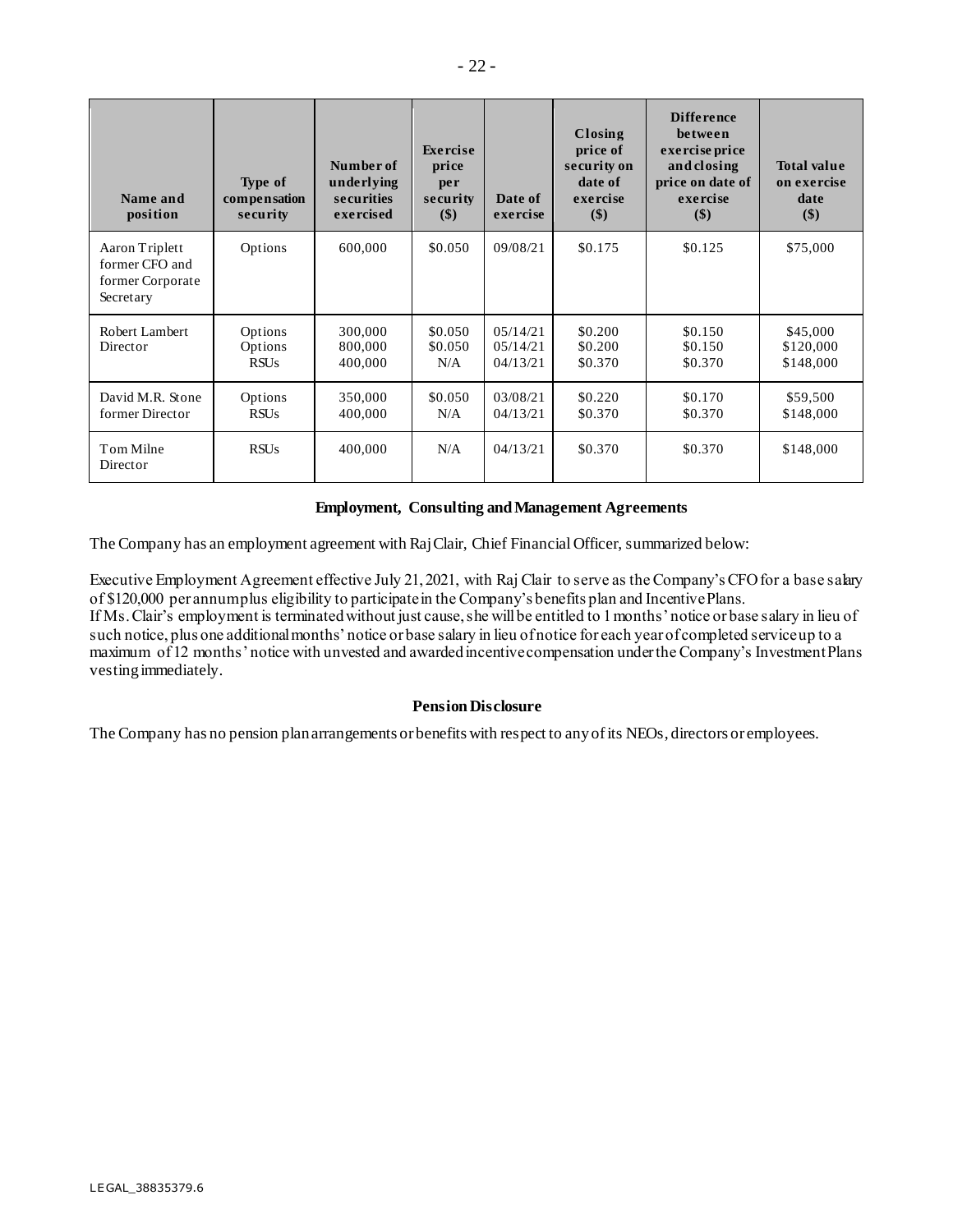### **SECURITIES AUTHORIZED FOR ISSUANCE UNDER EQUITY COMPENSATION PLANS**

The Company has two equity compensation plans approved by shareholders of the Company:i) the Company's 10% rolling Share Option Plan and ii) the Company's 10% rolling RSU Plan.

#### **Equity Compensation Plan Information**

The following table sets out equity compensation plan information as at December 31, 2021.

|                                                                                               | Number of securities to<br>be issued upon exercise<br>of outstanding options<br>and RSUs | Weighted-average<br>exercise price of<br>outstanding options and<br><b>RSUs</b> | Number of securities remaining<br>available for future issuance under<br>equity compensation plans<br>(excluding securities reflected in<br>$\text{column}(\mathbf{a})$ |
|-----------------------------------------------------------------------------------------------|------------------------------------------------------------------------------------------|---------------------------------------------------------------------------------|-------------------------------------------------------------------------------------------------------------------------------------------------------------------------|
| <b>Plan Category</b>                                                                          | (a)                                                                                      | (b)                                                                             | (c)                                                                                                                                                                     |
| Equity compensation plans approved<br>by security holders – Share Option Plan<br>and RSU Plan | 16,450,000 options<br>6.100.000 RSUs                                                     | \$0.19<br>\$0.20 FV                                                             | 15,465,943 Options<br>25,815,943 RSUs                                                                                                                                   |
| Equity compensation plans not<br>approved by securityholders                                  | N/A                                                                                      | N/A                                                                             | N/A                                                                                                                                                                     |
| <b>Total</b>                                                                                  | 16,450,000 options<br>6,100,000 RSUs                                                     |                                                                                 | 15,465,943 Options<br>25,815,943 RSUs                                                                                                                                   |

Note: The Share Option Plan and RSU Plan represents the limitation of 10% of the issued and outstanding Common Shares as at December 31, 2021.

### **INDEBTEDNESS OF DIRECTORS AND EXECUTIVE OFFICERS**

Other than as set out in this Information Circular, no directors, proposed nominees for election as directors, executive officers or their respective associates or affiliates, or other management of the Company were indebted to the Company as of the end of the most recently completed financial year or as at the date hereof.

# **INTEREST OF INFORMED PERSONS IN MATERIAL TRANSACTIONS**

Other than as set out in this Information Circular, to the knowledge of management of the Company, no informed person of the Company, proposed director of the Company, or any associate or affiliate of any informed person or proposed director of the Company has any interest, director or indirect, in any transaction since the commencement of the Company's financial year ended December 31, 2021 or in any proposed transaction which has materially affected or would materially affect the Company or any of its subsidiaries.

# "**Informed Person**" means:

- (a) a director or executive officer of the Company;
- (b) a director or executive officer of a person or company that is itself an informed person or subsidiary of the Company;
- (c) any person or company who beneficially owns, or controls or directs, directly or indirectly, voting securities of the Company or a combination of both carrying more than 10% of the voting rights attached to all outstanding voting securities of the Company other than voting securities held by the person or company as underwriter in the course of a distribution; and
- (d) the Company if it has purchased, redeemed or otherwise acquired any of its securities, for so long as it holds any of its securities.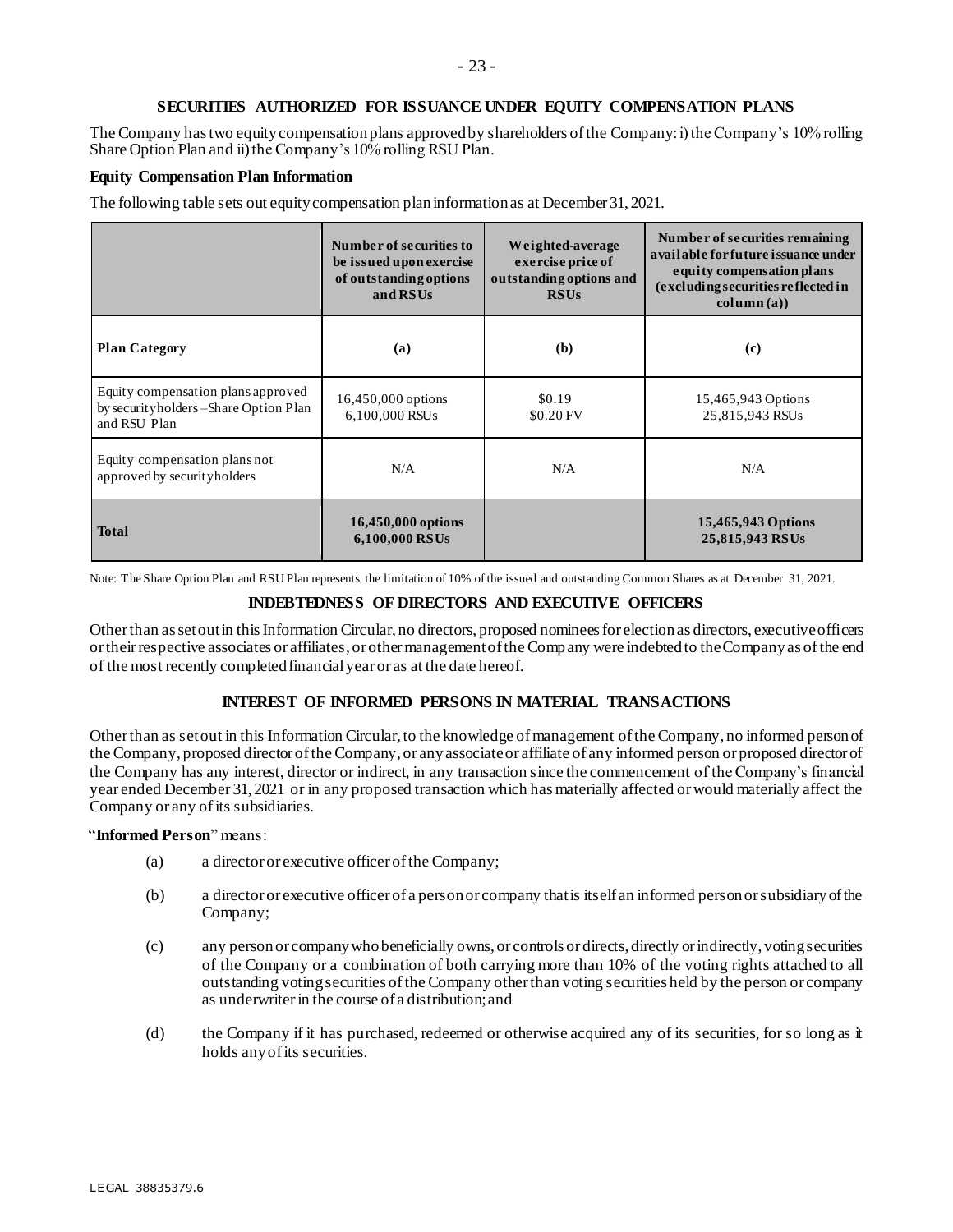### June 30, 2021 Voluntary Early Warrant Exercise Program

The Company closed a voluntary early warrant exercise programwith 29,563,000 warrants at a unit price of \$0.10 for gross proceeds of \$2,956,300, with a one-half warrant to purchase a total of 14,784,000 warrants at a warrant exercise price of \$0.35 expiring on January5, 2023. The following Insiders ofthe Companyparticipatedin the warrant exercise program: 1) Donald Currie (1,500,000 warrants); and2)David Farrell (1,000,000 warrants).

### December 8, 2021 Non-Brokered Private Placement

The Company closeda non-brokered private placement forthe purchase of 18,164,500 units at a unit price of \$0.20, with a whole warrant to purchase a total of 18,164,500 warrants at a warrant exercise price of \$0.35 with 14,425,000 warrants expiring on December 9, 2023 and 3,739,500 warrants expiring on December 17, 2023. The following Insiders of the Company purchased units in this private placement: 1) Donald Currie (250,000 units); 2) Kylie Dickson (125,000 units); 3) David Farrell (250,000 units) and 4) Jamie Hogue, Chief Operating Officer (50,000 units).

### **MANAGEMENT CONTRACTS**

Other than as set out in this Information Circular, there are no management functions of the Company, which are to any substantial degree performed by a person orcompany other than the directors or executive officers ofthe Company.

### **ADDITIONAL INFORMATION**

Additionalinformation concerning the Companyis available throughthe Internet onSEDARwhich may be accessedunder the Company's SEDAR profile [at www.sedar.com.](http://www.sedar.com/) or may be obtained by a Shareholder upon request without charge from the Company; Vancouver office located at Suite 1910 - – 1030 West Georgia Street, Vancouver, British Columbia, Canada by contacting the Company at telephone number: 604 609-0006/fax number: 778-379-0991. The Company may require the paymentof a reasonable charge fromany person or companywho is not a securityholder of the Company,who requests a copy of any such document.

# **OTHER MATTERS**

The Board is not aware of any other matters which it anticipates will come before the Meeting as of the date of mailing of this Information Circular.

The contents ofthis Information Circular and its distribution to shareholders have been approved bythe Board.

**DATED** at Vancouver, British Columbia, May18, 2022.

# **BYORDER OF THE BOARD**

*"Donald J.Currie"*

**Donald J.Currie Chief Executive Officer**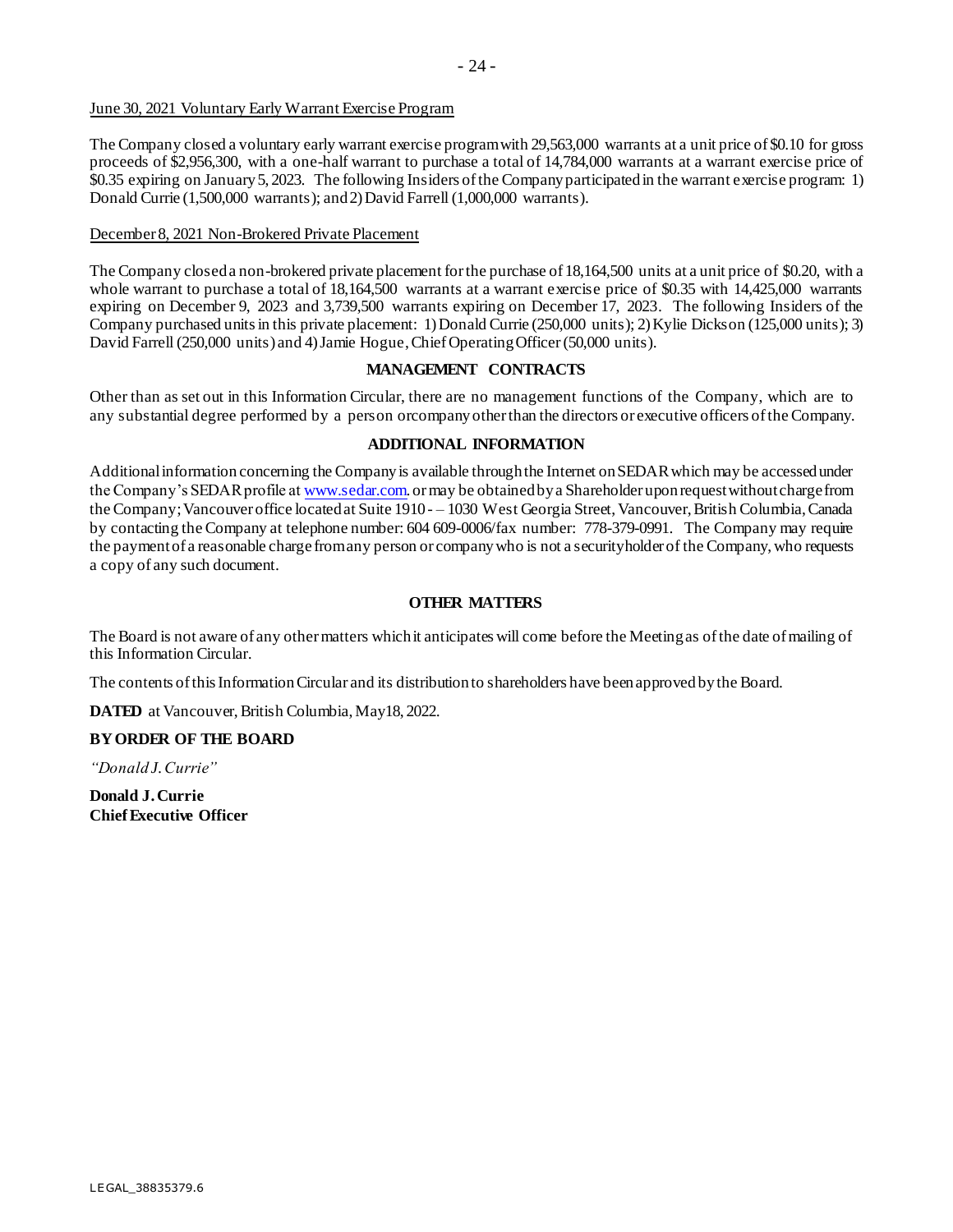# **SCHEDULE "A" HILLCREST ENERGY TECHNOLOGIES LTD.**

### **Audit Committee Charter**

# **PURPOSE**

The primary function of the Audit Committee is to assist the Board of Directors of the Company (the "**Board**") in fulfilling its oversight responsibilities by reviewing the financial information to be provided to the shareholders and others, the systems of internal controls and management information systems established by the senior officers of the Company ("**Management**") and the Company's internal and external audit process and monitoring compliance with the Company's legal and regulatory requirements with respect to its financial statements.

The Audit Committee is accountable to the Board. In the course of fulfilling its specific responsibilities hereunder, the Audit Committee is expected to maintain an open communication between the Company's external auditors and the Board.

The Audit Committee does not plan or perform audits or warrant the accuracy or completeness of the Company's financial statements or financial disclosure or compliance with generally accepted accounting procedures as these are the responsibility of Management.

# **RESPONSIBILITIES**

Subject to the powers and duties of the Board, the Board hereby delegates to the Audit Committee the following powers and duties to be performed by the Audit Committee on behalf of and for the Board. Nothing in this Charter is intended to or does confer on any member a higher standard of care or diligence than that which applies to the directors as a whole.

### *EXTERNAL AUDITORS*

The Audit Committee has primary responsibility for the selection, appointment, dismissal, compensation and oversight of the external auditors, subject to the overall approval of the Board. For this purpose, the Audit Committee may consult with Management.

The external auditors shall report directly to the Audit Committee.

Also, the Audit Committee:

- a. recommends to the Board:
	- i. whether the current external auditors should be nominated for reappointment for the ensuing year and if applicable, select and recommend a suitable alternative for nomination; and
	- ii. the amount of compensation payable to the external auditors;
- b. resolves disagreements, if any, between Management and the external auditors regarding financial reporting;
- c. provides the Board with such recommendations and reports with respect to the financial statements of the Company as it deems advisable;
- d. takes reasonable steps to confirm the independence of the external auditors, including but not limited to pre approving any non-audit related services provided by the external auditors to the Company or the Company's subsidiaries, if any;
- e. confirms that the external auditors are a 'participating audit' firm for the purpose of National Instrument 52-108 *Auditor Oversight* and are in compliance with governing regulations;
- f. reviews the plan and scope of the audit to be conducted by the external auditors of the Company;
- g. reviews and evaluates the performance of the external auditors; and
- h. reviews and approves the Company's hiring policy regarding partners, employees and former partners and employees of the Company's present and former external auditors.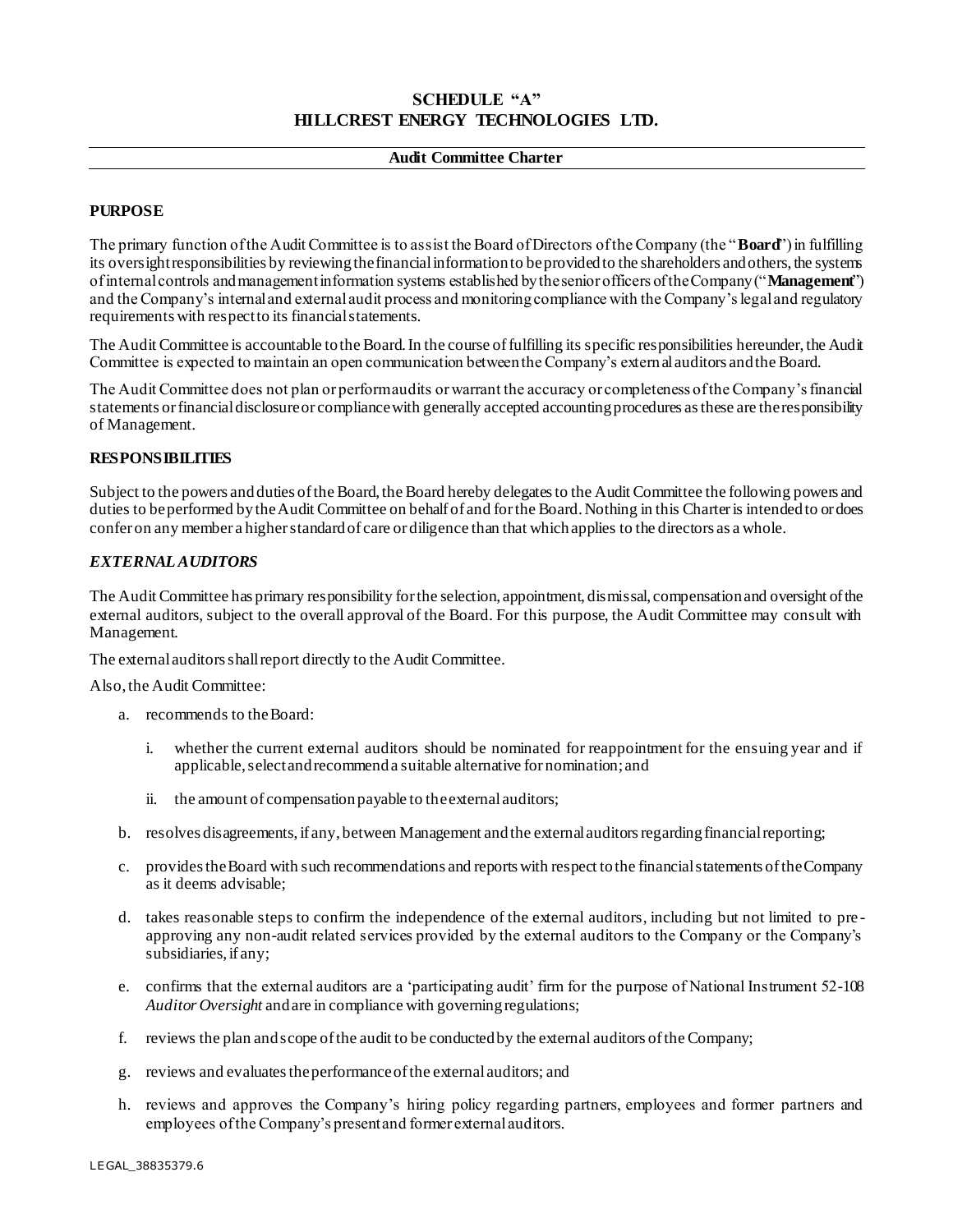# *AUDIT AND REVIEW PROCESS AND RESULTS*

The Audit Committee has a duty to receive, review and make any inquiry regarding the completeness, accuracy and presentation of the Company's financial statements to ensure that the financial statements fairly pres ent the financial position and risks of the organization and that they are prepared in accordance with generally accepted accounting principles. To accomplish this, the Audit Committee:

- a. considers the scope and general extent of the external auditors' review, including their engagement letter and major changes to the Company's auditing and accounting principles and practices;
- b. consults with management regarding the sufficiency of the Company's internal system of audit and financial controls, internal audit procedures and results of such audits;
- c. ensures the external auditors have full, unrestricted access to required information and have the cooperation of management;
- d. reviews with the external auditors the audit process and standards, as well as regulatory or Company-initiated changes in accounting practices and policies and the financial impact thereof, and selection or application of appropriate accounting principles;
- e. reviews with the external auditors and, if necessary, legal counsel, any litigation, claim or contingency, including tax assessments, that could have a material effect upon the financial position of the Company and the manner in which these matters are being disclosed in the financial statements;
- f. reviews the appropriateness and disclosure of any off-balance sheet matters;
- g. reviews disclosure of related-party transactions;
- h. receives and reviews with the external auditors, the external auditors' audit report and the audited financial statements;
- i. makes recommendations to the Board respecting approval of the audited financial statements;
- j. meets with the external auditors separately from management to review the integrity of the Company's financial reporting, including the clarity of financial disclosure and the degree of conservatism or aggressiveness of the accounting policies and estimates, any significant disagreements or difficulties in obtaining information, adequacy of internal controls over financial reporting, adequacy of disclosure controls and procedures, and the degree of compliance by the Company with prior recommendations of the external auditors;
- k. directs management to implement such changes as the Audit Committee considers appropriate, subject to any required approvals of the Board arising out of the review; and
- l. meets at least annually with the external auditors, independent of management, and reports to the Board on such meetings.

# *INTERIM FINANCIAL STATEMENTS*

The Audit Committee:

- a. reviews and determines the Company's practice with respect to review of interim financial statements by the external auditors;
- b. conducts all such reviews and discussions with the external auditors and Management as it deems appropriate; and
- *c.* makes recommendations to the Board respecting approval of the interim financial statements.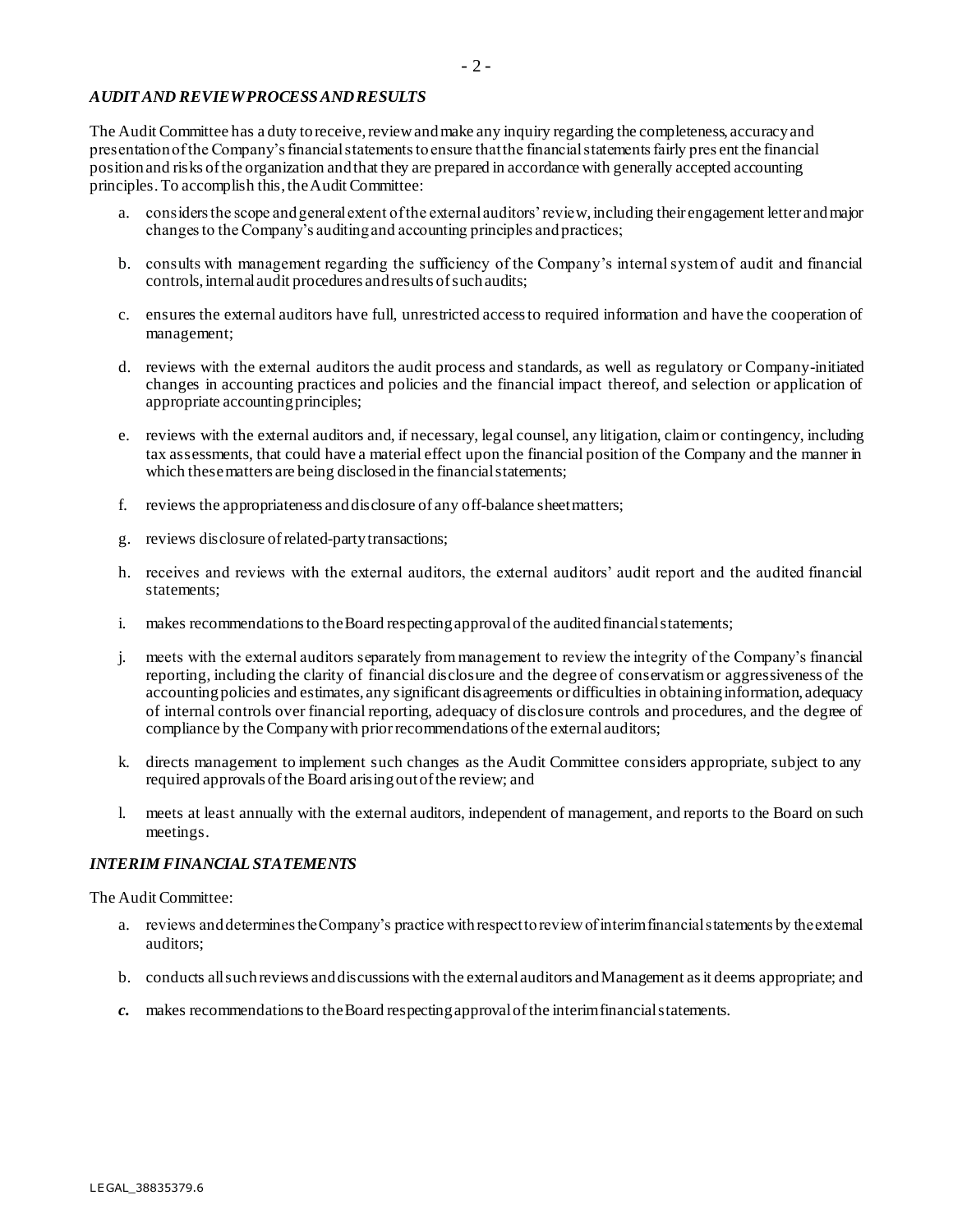### *INVOLVEMENT WITH MANAGEMENT*

The Audit Committee has primary responsibility for overseeing the actions of management in all aspects of financial management and reporting. The Audit Committee:

- a. reviews the Company's annual and interim financial statements, Management's Discussion and Analysis and earnings press releases, if any, before the Company publicly discloses this information;
- b. reviews all of the Company's public disclosure of financial information extracted from the Company's financial statements, if such financial statements have not previously been reviewed by the Committee, prior to such information being made public by the Company and for such purpose, the CFO assumes responsibility for providing the information to the Audit Committee for its review;
- c. reviews material financial risks with Management, the plan that Management has implemented to monitor and deal with such risks and the success of Management in following the plan;
- d. consults annually and otherwise as required with the Company's CEO and CFO respecting the adequacy of the internal controls over financial reporting and disclosure controls and procedures and reviews any breaches or deficiencies:
- e. obtains such certifications of annual and interim filings by the CEO and CFO attesting to internal controls over financial reporting and disclosure controls and procedures as deemed advisable;
- f. reviews Management's response to significant written reports and recommendations issued by the external auditors and the extent to which such recommendations have been implemented by Management;
- g. reviews with Management the Company's compliance with applicable laws and regulations respecting financial reporting matters, and any proposed regulatory changes and their impact on the Company; and
- h. reviews as required with Management and approves disclosure of the Audit Committee Charter, and Audit Committee disclosure required in the Company's Annual Information Form, Information Circular and on the Company's website.

# **PROCEDURAL MATTERS**

The Audit Committee:

- a. invites the Company's external auditors, the CFO, and s uch other persons as deemed appropriate by the Audit Committee to attend meetings of the Audit Committee;
- b. reports material decisions and actions of the Audit Committee to the Board, together with such recommendations as the Audit Committee may deem appropriate;
- c. has the power to conduct or authorize investigations into any matter within the scope of its responsibilities;
- d. has the right to engage independent counsel and other advisors as it determines necessary to carry out its duties and the right to set the compensation for any advisors employed by the Audit Committee;
- e. has the right to communicate directly with the CFO and other members of Management who have responsibility for the internal and external audit process, as well as to communicate directly with the internal and external auditors; and
- f. pre-approves non-audit services to be performed by the external auditors in accordance with the provisions of National Instrument 52-110 - *Audit Committees* ("NI 52-110").

# **COMPOSITION**

The Audit Committee is composed of a minimum of three directors, a majority of whom are independent, subject to any exemptions or relief that may be granted from such requirements under NI 52-110, and have relevant skills and/or experience in the Audit Committee's areas of responsibility as may be required by the securities laws applicable to the Company, including those of any stock exchange on which the Company's securities are traded.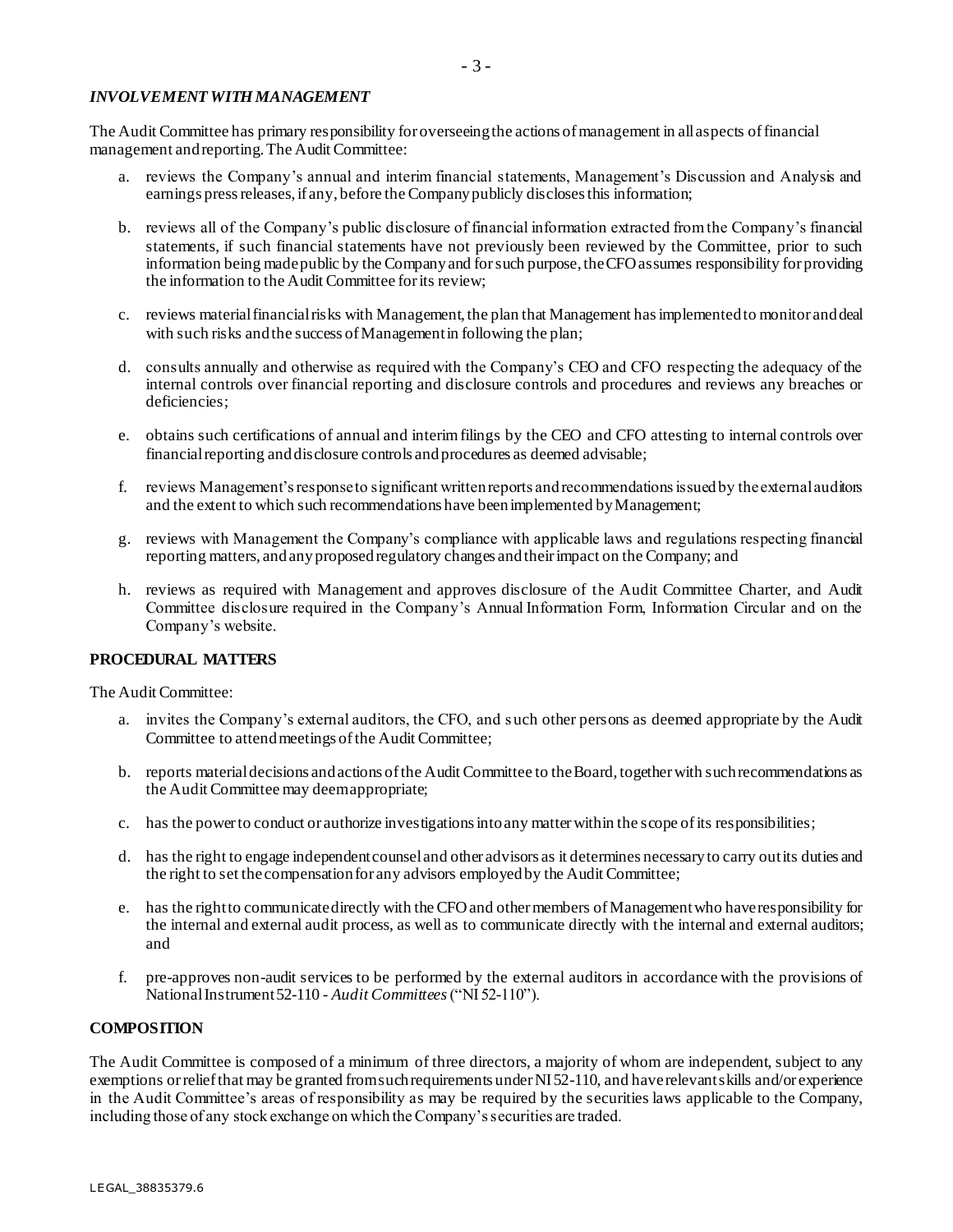### *APPOINTMENT OF COMMITTEE MEMBERS AND VACANCIES*

Members of the Audit Committee are appointed or confirmed by the Board annually and hold office at the pleasure of the Board. The Board fills any vacancy on, and may appoint any additional members to, the Audit Committee.

### *COMMITTEE CHAIR*

The Board appoints a Chair for the Audit Committee.

### **STRUCTURE AND OPERATIONS**

#### *MEETINGS*

The Chair of the Audit Committee or the Chair of the Board or any two of its members may call a meeting of the Audit Committee. The Audit Committee meets at least four times each fiscal year, and at such other times during each year as it deems appropriate.

### *QUORUM*

A majority of the members appointed to the Audit Committee constitutes a quorum.

### *NOTICE OF MEETINGS*

The Chair of the Audit Committee arranges to provide notice of the time and place of every meeting in writing (including by electronic means) to each member of the Audit Committee at least two (2) business days prior to the time fixed for such meeting, provided, however, that a member may in any manner waive a notice of a meeting. Attendance of a member at a meeting constitutes a waiver of notice of the meeting, except where a member attends a meeting for the express purpose of objecting to the transaction of any business on the grounds that the meeting is not lawfully called. The Chair also ensures that an agenda for the meeting and all required materials for review by the members of the Audit Committee are delivered to the members with sufficient time for their review, or that such requirement is waived.

### *ABSENCE OF COMMITTEE CHAIR*

If the Chair of the Audit Committee is not present at any meeting of the Audit Committee, the other members of the Audit Committee will choose a Chair to preside at the meeting.

### *SECRETARY OF COMMITTEE*

At each meeting the Audit Committee appoints a secretary who need not be a director of the Company.

# *ATTENDANCE OF THE COMPANY'S OFFICERS AT MEETINGS*

The Chair of the Audit Committee or any two members of the Audit Committee may invite one or more officers of the Company to attend any meeting of the Audit Committee.

#### *DELEGATION*

The Audit Committee may, in its discretion and where permitted by NI 52-110, delegate all or a portion of its duties and responsibilities to a subcommittee, management or, to the extent otherwise permitted by applicable plans, laws or regulations, to any other body or individual.

### *PROCEDURE AND RECORDS*

Subject to any statute or constating documents of the Company, the Audit Committee determines its own procedures at meetings and may conduct meetings by telephone and keeps records of its proceedings.